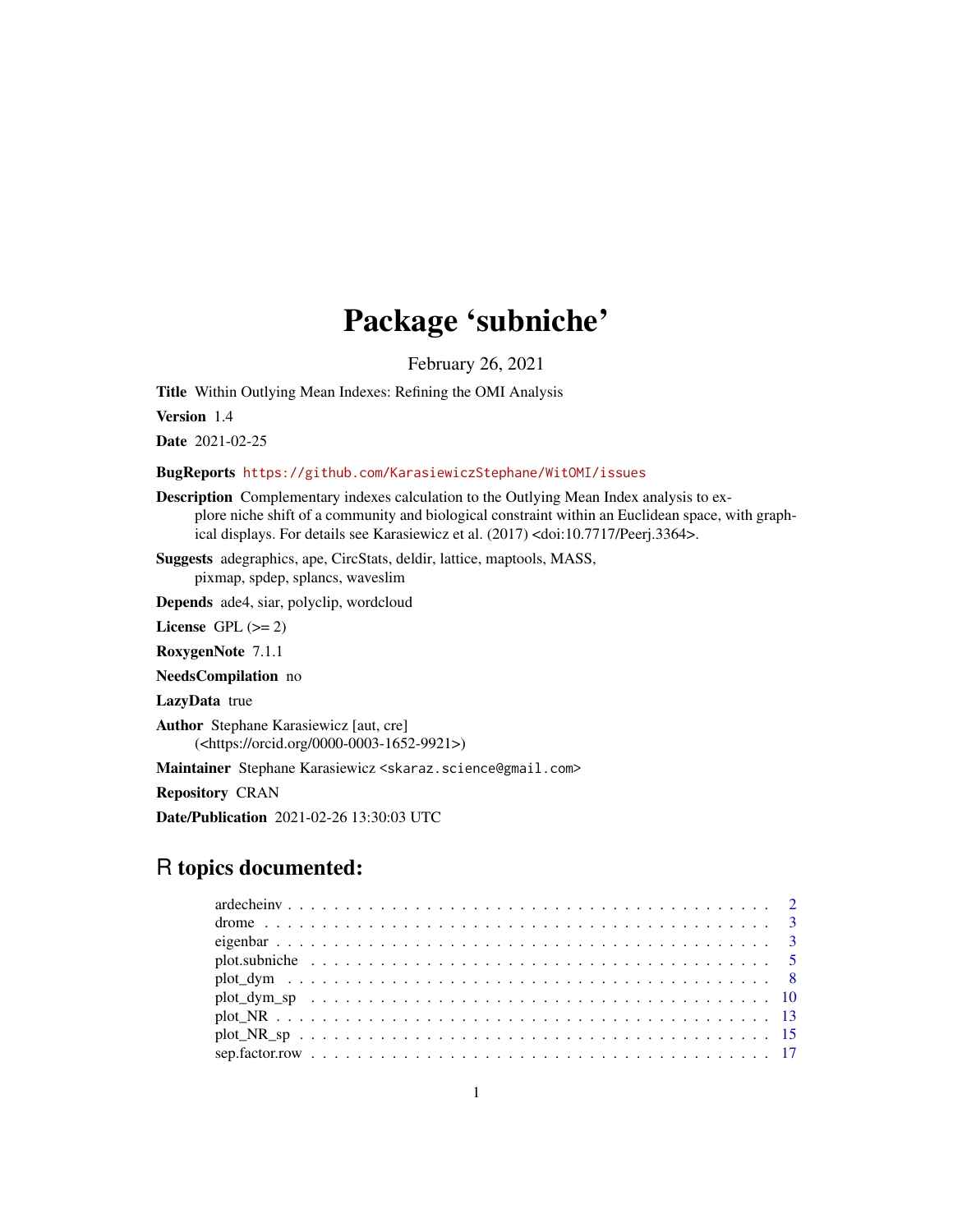#### <span id="page-1-0"></span>2 ardecheinv

| Index |  |  |  |  |  |  |  |  |  |  |  |  |  |  |  |  |  |  |  |  |  |
|-------|--|--|--|--|--|--|--|--|--|--|--|--|--|--|--|--|--|--|--|--|--|
|       |  |  |  |  |  |  |  |  |  |  |  |  |  |  |  |  |  |  |  |  |  |
|       |  |  |  |  |  |  |  |  |  |  |  |  |  |  |  |  |  |  |  |  |  |
|       |  |  |  |  |  |  |  |  |  |  |  |  |  |  |  |  |  |  |  |  |  |
|       |  |  |  |  |  |  |  |  |  |  |  |  |  |  |  |  |  |  |  |  |  |
|       |  |  |  |  |  |  |  |  |  |  |  |  |  |  |  |  |  |  |  |  |  |

ardecheinv *Temporal data*

#### Description

The ardecheinv data are the temporal example used as an ecological application of the WitOMI calculations in Karasiewicz et al. (2017).

#### Usage

data(ardecheinv)

#### Format

The ardecheinv is a list of 3 components.

env is a dataframe of 67 rows with 5 environmental tables, collected in spring and autumn.

Invertebrates is a dataframe of 67 rows and 57 species of invertebrates.

code is a dataframe with 57 rows and 2 columns, the species scientific name and their respective code.

#### Source

Merigoux, S. and Doledec, S. (2004). Hydraulic requirements of stream communities: A case study on invertebrates. *Freshwater Biology*, 49(5), 600-613. doi: [10.1111/j.13652427.2004.01214.x.](https://doi.org/10.1111/j.1365-2427.2004.01214.x)

#### References

Karasiewicz S.,Doledec S.and Lefebvre S. (2017). Within outlying mean indexes: refining the OMI analysis for the realized niche decomposition. *PeerJ* 5:e3364. doi: [10.7717/peerj.3364.](https://doi.org/10.7717/peerj.3364)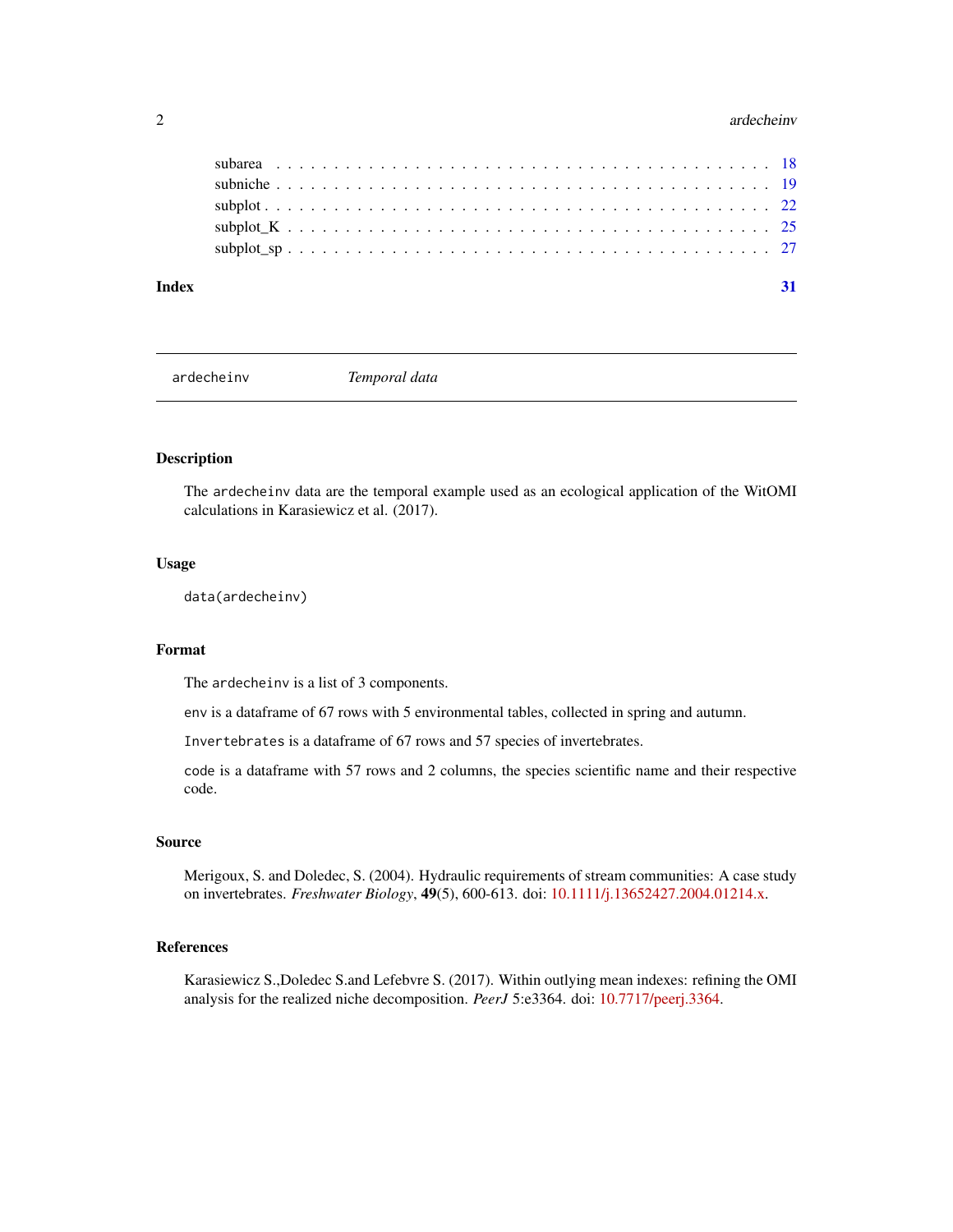<span id="page-2-0"></span>

#### Description

The drome data are the spatial example used as an ecological application of the WitOMI calculations in Karasiewicz et al. (2017).

#### Usage

data(drome)

#### Format

The drome is a list of 3 components.

env is a dataframe with 64 rows with 6 environmental tables, collected in 10 different rivers.

fish is a dataframe with 64 rows and 13 columns (12 fish species, including young and older trouts).

code is a dataframe with 13 rows and 2 columns, the species, common and scientific, name and their respective code.

#### Source

Doledec S., Chessel D. and Gimaret C. (2000). Niche separation in community analysis: a new method. *Ecology*,81(10), 2914-1927.doi: [10.2307/177351.](https://doi.org/10.2307/177351)

#### References

Karasiewicz S.,Doledec S.and Lefebvre S. (2017). Within outlying mean indexes: refining the OMI analysis for the realized niche decomposition. *PeerJ* 5:e3364.doi: [10.7717/peerj.3364.](https://doi.org/10.7717/peerj.3364)

eigenbar *The eigenvalue of the OMI analysis*

#### Description

The function plot the eigenvalues of the OMI analysis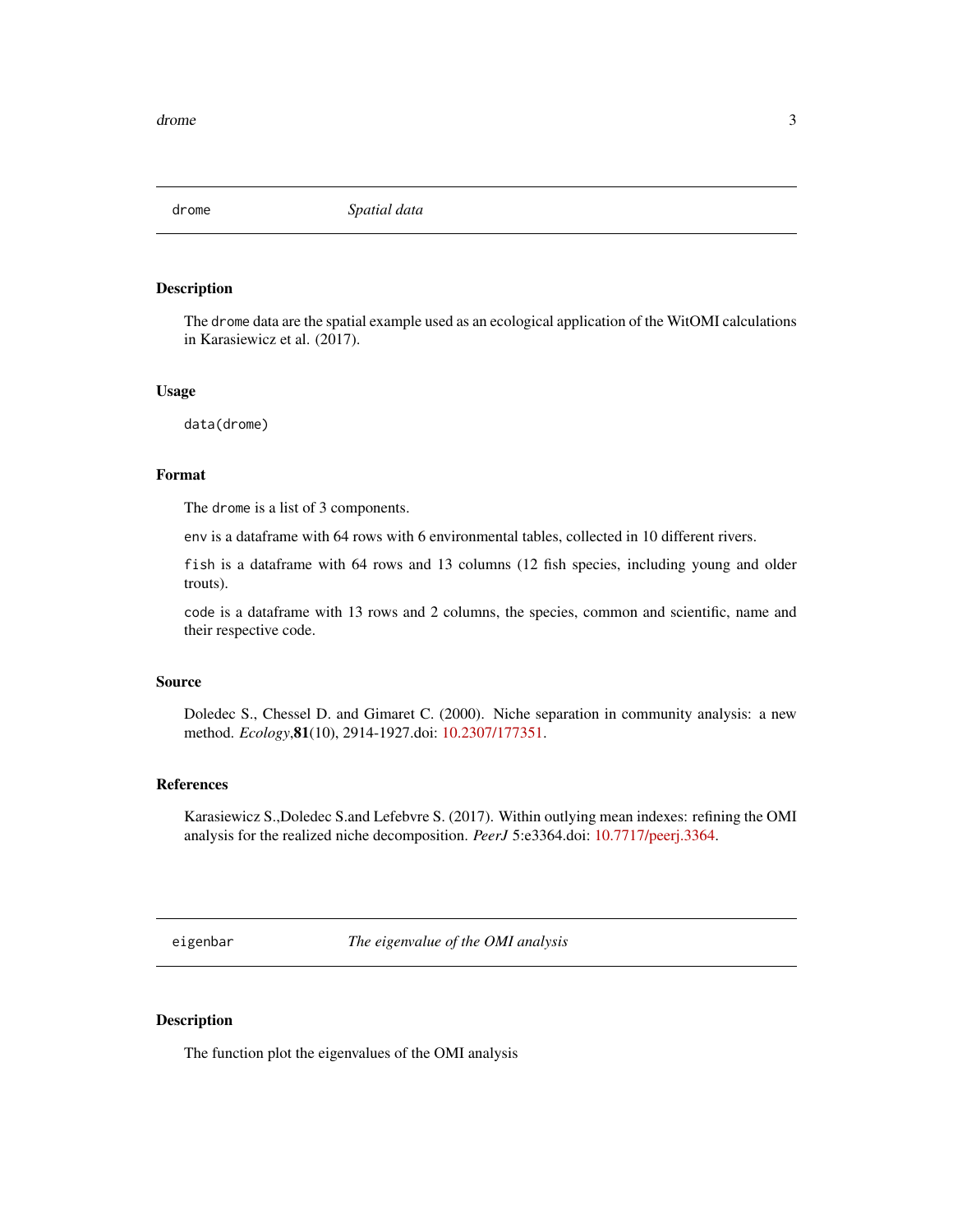#### 4 eigenbar

#### Usage

```
eigenbar(
  subnic,
  col.sel = "black",
  col.unsel = "grey",
 ylab = "Eigen values in %",
 names.arg = NULL,
 main = NA,
  ...
)
```
#### Arguments

| subnic    | an object of class subniche.                                                                                                                                                                                                |
|-----------|-----------------------------------------------------------------------------------------------------------------------------------------------------------------------------------------------------------------------------|
| col.sel   | the color of the selected axes                                                                                                                                                                                              |
| col.unsel | the color of the other axes                                                                                                                                                                                                 |
| ylab      | label for y-axis, see title for more details.                                                                                                                                                                               |
| names.arg | a vector of names to be plotted below each bar or group of bars. If this argument<br>is omitted, then the names are taken from the names attribute of height if this is<br>a vector, or the column names if it is a matrix. |
| main      | a main title for the plot, see title for more details.                                                                                                                                                                      |
| $\cdot$   | further arguments passed to or from other methods see barplot                                                                                                                                                               |

#### Details

The black bars represents the selected axes for the OMI analysis See doi: [10.7717/peerj.3364](https://doi.org/10.7717/peerj.3364) for more details on the subniche concept.

#### Examples

```
library(subniche)
data(doubs)
dudi1 <- dudi.pca(doubs$env, scale = TRUE, scan = FALSE, nf = 3)
nic1 <- niche(dudi1, doubs$fish, scann = FALSE)
# number of sites
N <- dim(nic1$ls)[1]
#Create a factor which defines the subsets
fact <- factor(c(rep(1,N/2),rep(2,N/2)))
# nic1 will be use as reference and fact will be use to define the subniches environment
subnic1 <- subniche(nic1, fact)
eigenbar(subnic1)
```
<span id="page-3-0"></span>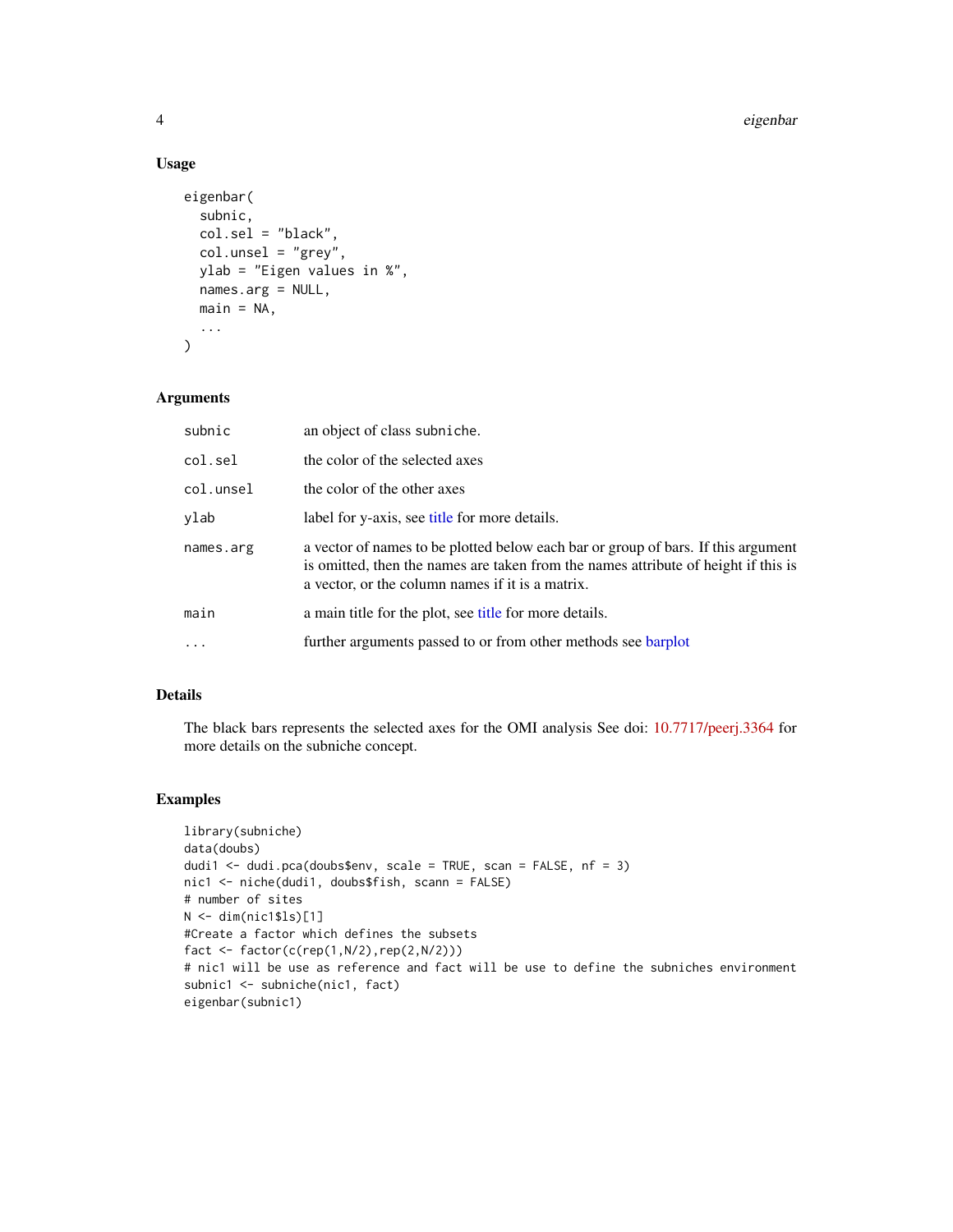<span id="page-4-0"></span>

#### Description

The function plot the resulting species subniche of the WitOMI calculation.

```
## S3 method for class 'subniche'
plot(
 x,
 \text{max} = 1,
 \text{yax} = 2,
  ax.angle.arrow = 20,
  ax.col.arrow = "black",
  ax.length.array = 0.1,
  ax.lwd.arrow = 1,
  ax.leg.posi = "bottomleft",
  ax.leg.cex = 1.2,
  eig.col.chos = "black",
  eig.col.left = "gray",
  eig.leg.posi = "topright",
  eig.leg.cex = 1.2,
  su.leg.posi = "bottomleft",
  su.leg.cex = 1.2,
  col.axis = "azure3",
  lty.axis = 2,
  lwd.axis = 2,var.col.arrow = "black",
  var.length.arrow = 0.1,
  var.lwd.arrow = 1,
  var.angle.arrow = 20,
  var.leg.posi = "bottomleft",
  var.leg. cex = 1.2,fac.var.lab = 1.2,
  col.var = "black",
  col.su = "black",
  col.G_k = "red",nic.leg.posi = "bottomleft",
  nic.leg.cex = 1.2,sub.leg.cex = 1.2sub.leg.posi = "bottomleft",
  pch.su = 16,
  cex.su = 1,
  border.E = "#92c5de",
  col.E = "#92c5de",
```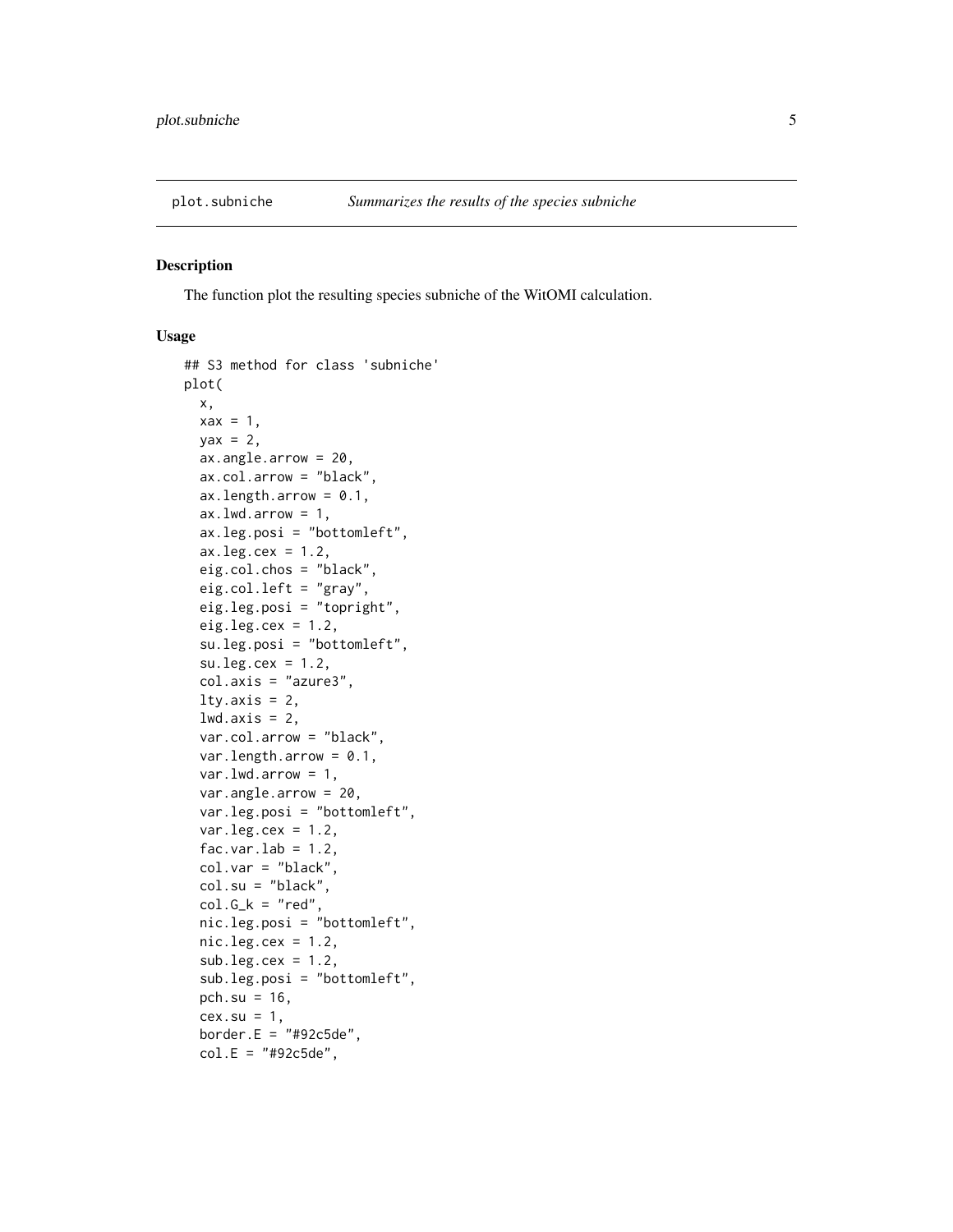```
lty.E = 1,border.K = "black",col.K = "#2c7fb8",
 lty.K = 1,show.lines = F,
  ...
\lambda
```
### Arguments

| x                | an object of class subniche.                                                                         |
|------------------|------------------------------------------------------------------------------------------------------|
| xax              | column for abscissas.                                                                                |
| yax              | column for ordinate.                                                                                 |
| ax.angle.arrow   | arrow angle head for plot labeled "Axes", see arrows for more details.                               |
| ax.col.arrow     | arrow color for plot labeled "Axes", see arrows for more details.                                    |
| ax.length.arrow  |                                                                                                      |
|                  | arrow head length for plot labeled "Axes", see arrows for more details.                              |
| ax.lwd.arrow     | arrow width for plot labeled "Axes", see arrows for more details.                                    |
| ax.leg.posi      | legend position for plot labeled "Axes", see legend for more details.                                |
| ax.leg.cex       | legend size label for plot labeled "Axes", see legend for more details.                              |
| eig.col.chos     | bar color for the selected components for plot labeled "Eigenvalues".                                |
| eig.col.left     | bar color for the component leftover for plot labeled "Eigenvalues".                                 |
| eig.leg.posi     | legend position for plot labeled "Eigenvalues", see legend for more details.                         |
| eig.leg.cex      | legend size label for plot labeled "Eigenvalues"", see legend for more details.                      |
| su.leg.posi      | legend position for plot labeled "SU", see legend for more details.                                  |
| su.leg.cex       | legend size label for plot labeled "SU", see legend for more details.                                |
| col.axis         | axis color, see par for more details.                                                                |
| lty.axis         | axis line type, see par for more details.                                                            |
| lwd.axis         | axis width, see par for more details.                                                                |
| var.col.arrow    | variables arrow color for plot labeled "Variables and Species", see arrows for<br>more details.      |
| var.length.arrow |                                                                                                      |
|                  | variables arrow length of the edges of the arrow head (in inches).                                   |
| var.lwd.arrow    | variables arrow width for plot labeled "Variables and Species", see arrows for<br>more details.      |
| var.angle.arrow  |                                                                                                      |
|                  | variables arrow angle head for plot labeled "Variables and Species", see arrows<br>for more details. |
| var.leg.posi     | legend position for plot labeled "Variables and Species", see legend for more<br>details.            |
| var.leg.cex      | legend size label for plot labeled "Variables and Species", see legend for more<br>details.          |

<span id="page-5-0"></span>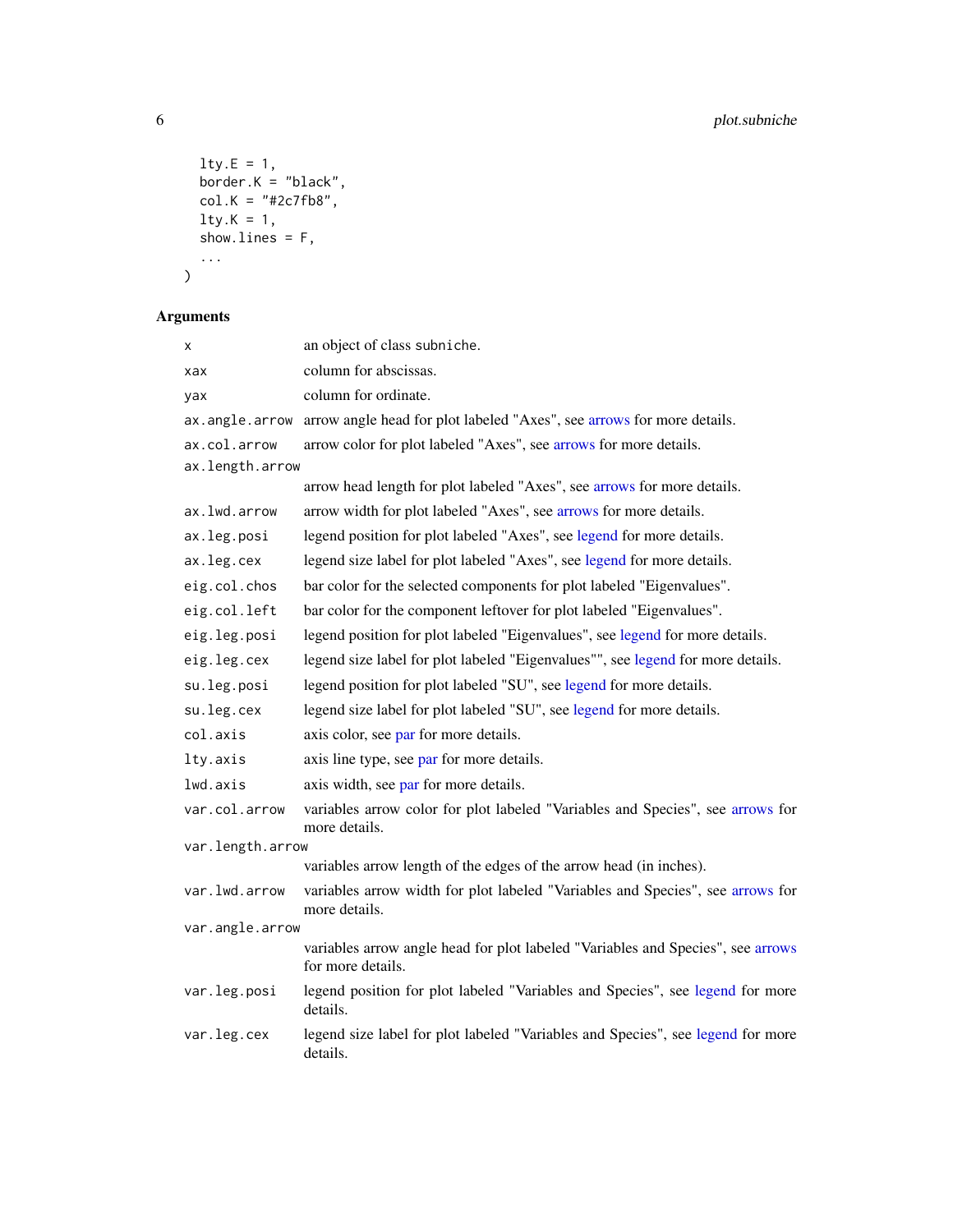<span id="page-6-0"></span>plot.subniche 7

| fac.var.lab  | factor for moving the variable labels from its original coordinates for clarity, by<br>defaults they are multiply 1.2                             |
|--------------|---------------------------------------------------------------------------------------------------------------------------------------------------|
| col.var      | color variables labels, see textplot for more details.                                                                                            |
| col.su       | color of sampling units, see points for more details.                                                                                             |
| $col.G_k$    | color label G_k, see textplot for more details.                                                                                                   |
| nic.leg.posi | legend position for plot labeled "Niches", see legend for more details.                                                                           |
| nic.leg.cex  | legend size label for plot labeled "Niches", see legend for more details.                                                                         |
| sub.leg.cex  | legend size label for plot labeled "Subsets"", see legend for more details.                                                                       |
| sub.leg.posi | legend position for plot labeled "Subsets", see legend for more details.                                                                          |
| pch.su       | type of the points representing the sampling units (SU), see points for more<br>details.                                                          |
| cex.su       | size of the points representing the sampling units (SU), see points for more de-<br>tails.                                                        |
| border.E     | color border of E polygon, see polygon for more details.                                                                                          |
| col.E        | inside color of E polygon, see polygon for more details.                                                                                          |
| lty.E        | line type for the E border, see polygon for more details.                                                                                         |
| border.K     | color border of K polygon, see polygon for more details.                                                                                          |
| col.K        | inside color of K polygon, see polygon for more details.                                                                                          |
| lty.K        | line type for the K border, see polygon for more details.                                                                                         |
| show.lines   | if true, then lines are plotted between x,y and the word, for those words not<br>covering their x, y coordinates. See text plot for more details. |
| .            | further arguments passed to or from other methods.                                                                                                |

#### Details

The function illustrate the results of subniche calculation with a great deal of customization parameters.

#### Examples

```
library(subniche)
data(doubs)
dudi1 <- dudi.pca(doubs$env, scale = TRUE, scan = FALSE, nf = 3)
nic1 <- niche(dudi1, doubs$fish, scann = FALSE)
# number of sites
N <- dim(nic1$ls)[1]
#Create a factor which defines the subsets
fact \leq factor(c(rep(1,N/2),rep(2,N/2)))
# nic1 will be use as reference and fact will be use to define the subniches environment
subnic1 <- subniche(nic1, fact)
plot(subnic1)
```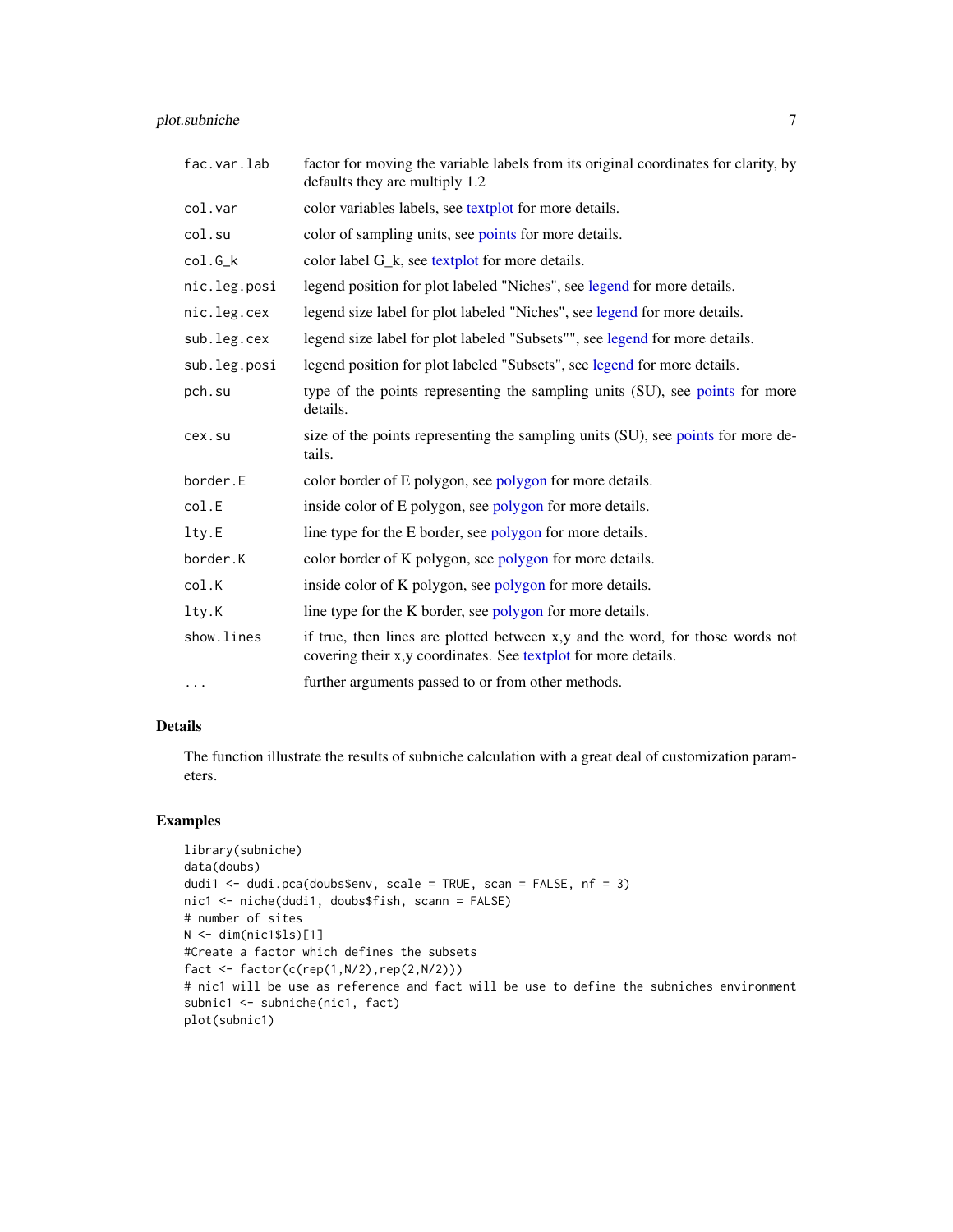<span id="page-7-0"></span>

#### Description

The function represents the species' subniches SR position within the environmental space E.

#### Usage

```
plot_dym(
  subnic,
  sig = NULL,sig_thres = 0.05,
  xlab = NULL,
 ylab = NULL,
 main = NA,
  col.axis = "azure3",
  lty.axis = 2,
  lwd.axis = 2,border.E = "black",
  col.E = "#92c5de",lty.E = 1,1wd.E = 1,
  pch.SR.pos = 21,
  cex.SR.pos = 1,
  col.SR.pos = "#ffa600",col.SR.pt = "black",
  col.SR.lab = "black",
  cex.SR.Lab = NA,
  fac.SR.lab = 1.2,col.arrow = "black",
  angle.arrow = 20,
  1wd.array = 2,
  length.arrow = 0.1,
  font.sp = 2,
  leg = T,posi.leg = "topleft",
 bty.leg = "n",...
)
```
#### Arguments

| subnic    | an object of class subniche.                              |
|-----------|-----------------------------------------------------------|
| sig       | a factor defining the significance species, default NULL. |
| sig_thres | value for minimum significance, default 0.05              |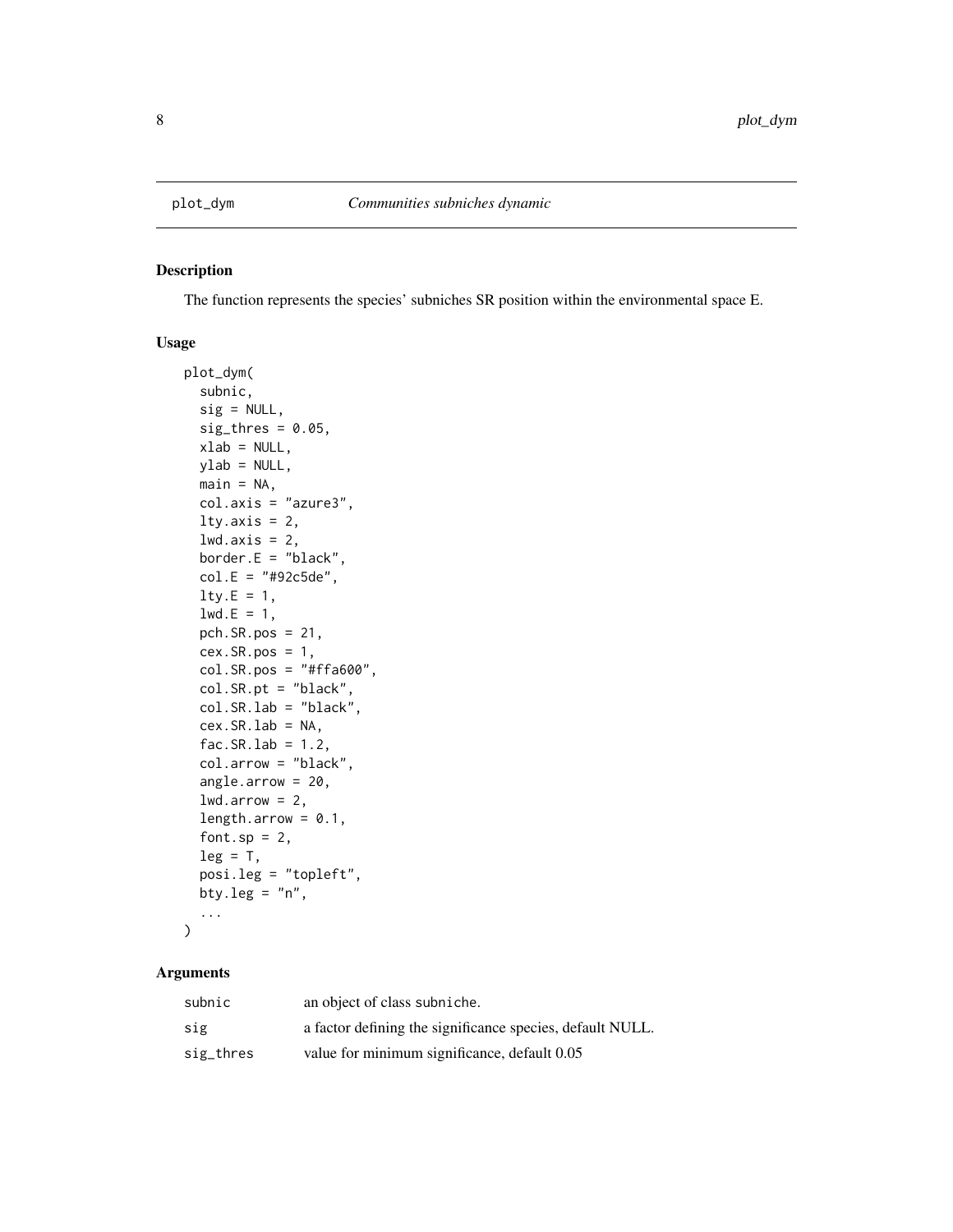#### <span id="page-8-0"></span>plot\_dym 9

| xlab         | label for x-axis, see title for more details.                                                                                                                                                |
|--------------|----------------------------------------------------------------------------------------------------------------------------------------------------------------------------------------------|
| ylab         | label for y-axis, see title for more details.                                                                                                                                                |
| main         | a main title for the plot, see title for more details.                                                                                                                                       |
| col.axis     | axis color, see par for more details.                                                                                                                                                        |
| lty.axis     | axis line type, see par for more details.                                                                                                                                                    |
| lwd.axis     | axis width, see par for more details.                                                                                                                                                        |
| border.E     | color border of E polygon, see polygon for more details.                                                                                                                                     |
| col.E        | inside color of E polygon, see polygon for more details.                                                                                                                                     |
| lty.E        | line type for the E border, see polygon for more details.                                                                                                                                    |
| lwd.E        | line width for the E border, see polygon for more details.                                                                                                                                   |
| pch.SR.pos   | type of points representing the SR position, see points for more details.                                                                                                                    |
| cex.SR.pos   | size of points representing the SR position, see points for more details.                                                                                                                    |
| col.SR.pos   | color of points representing the SR position, see points for more details.                                                                                                                   |
| col.SR.pt    | point color contour if pch=21:25.                                                                                                                                                            |
| col.SR.lab   | color of the species labels, see see text for more details.                                                                                                                                  |
| cex.SR.lab   | size of the species labels defautls NA for no labels, see see text for more details.                                                                                                         |
| fac.SR.lab   | factor for moving the SR labels from its original coordinates for clarity, by de-<br>faults they are multiply 1.2                                                                            |
| col.arrow    | arrow color, see arrows for more details.                                                                                                                                                    |
| angle.arrow  | arrow angle head, see arrows for more details.                                                                                                                                               |
| lwd.arrow    | arrow width, see arrows for more details.                                                                                                                                                    |
| length.arrow | arrow head length, see arrows for more details.                                                                                                                                              |
| font.sp      | An integer which specifies which font to use for species label. 1 corresponds to<br>plain text (the default), 2 to bold face, 3 to italic and 4 to bold italic, see par for<br>more details. |
| leg          | a logical option for legend to be plotted or not, default leg=T.                                                                                                                             |
| posi.leg     | setting legend positions with the following keywords "bottomright", "bottom",<br>"bottomleft", "left", "topleft", "top", "topright", "right" and "center", see legend<br>for more details.   |
| bty.leg      | the type of box to be drawn around the legend. The allowed values are "o" (the<br>default) and "n", see legend for more details.                                                             |
| $\cdots$     | further arguments passed to or from other methods.                                                                                                                                           |

### Details

The convex hulls measured is E is the environmental space. The arrows represent the species' subniche marginality from the origin G. See doi: [10.7717/peerj.3364](https://doi.org/10.7717/peerj.3364) for more details on the subniche concept.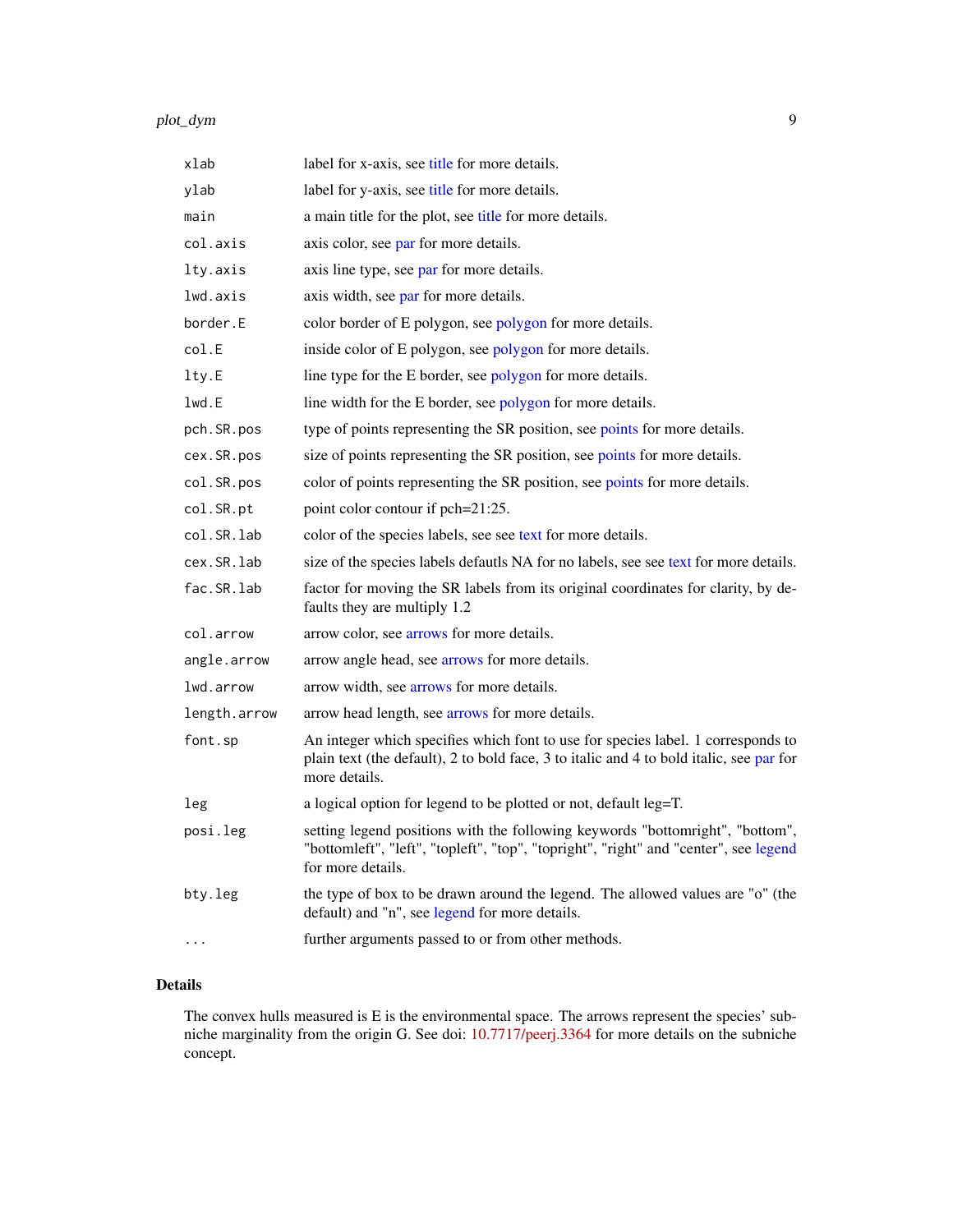#### Examples

```
library(subniche)
data(doubs)
dudi1 <- dudi.pca(doubs$env, scale = TRUE, scan = FALSE, nf = 3)
nic1 <- niche(dudi1, doubs$fish, scann = FALSE)
# number of sites
N < - dim(nic1$ls)[1]
#Create a factor which defines the subsets
fact \leq factor(c(rep(1,N/2),rep(2,N/2)))
# nic1 will be use as reference and fact will be use to define the subniches environment
subnic1 <- subniche(nic1, fact)
sigg <- rtestrefor(subnic1,10)
sig = c(sigg$`1`$witomigtest$subni.pvalue[-28],sigg$`2`$witomigtest$subni.pvalue[-28])
plot_dym(subnic1, sig=sig, sig_thres= 0.1)
```
plot\_dym\_sp *Species subniches dynamic*

#### Description

The function represents the species' subniches SR within its realized niche NR.

```
plot_dym_sp(
  subnic,
  sp,
  xlab = NULL,
  ylab = NULL,
  main = NA,
  col.axis = "azure3",
  lty.axis = 2,
  lwd.axis = 2,border.E = "black",col.E = "#92c5de",lty.E = 1,
  1wd.E = 1,
  col.NR = "#fdb462"border.NR = "black",
  lty.NR = 1,
  lwd.NR = 1,
  col.NR.lab = "black",
  cex.NR.lab = 0.7,
  pch.NR.pos = 21,
  col.NR.pos = "black",
  col.NR.pt = "black",
  cex.NR.pos = 1,
```
<span id="page-9-0"></span>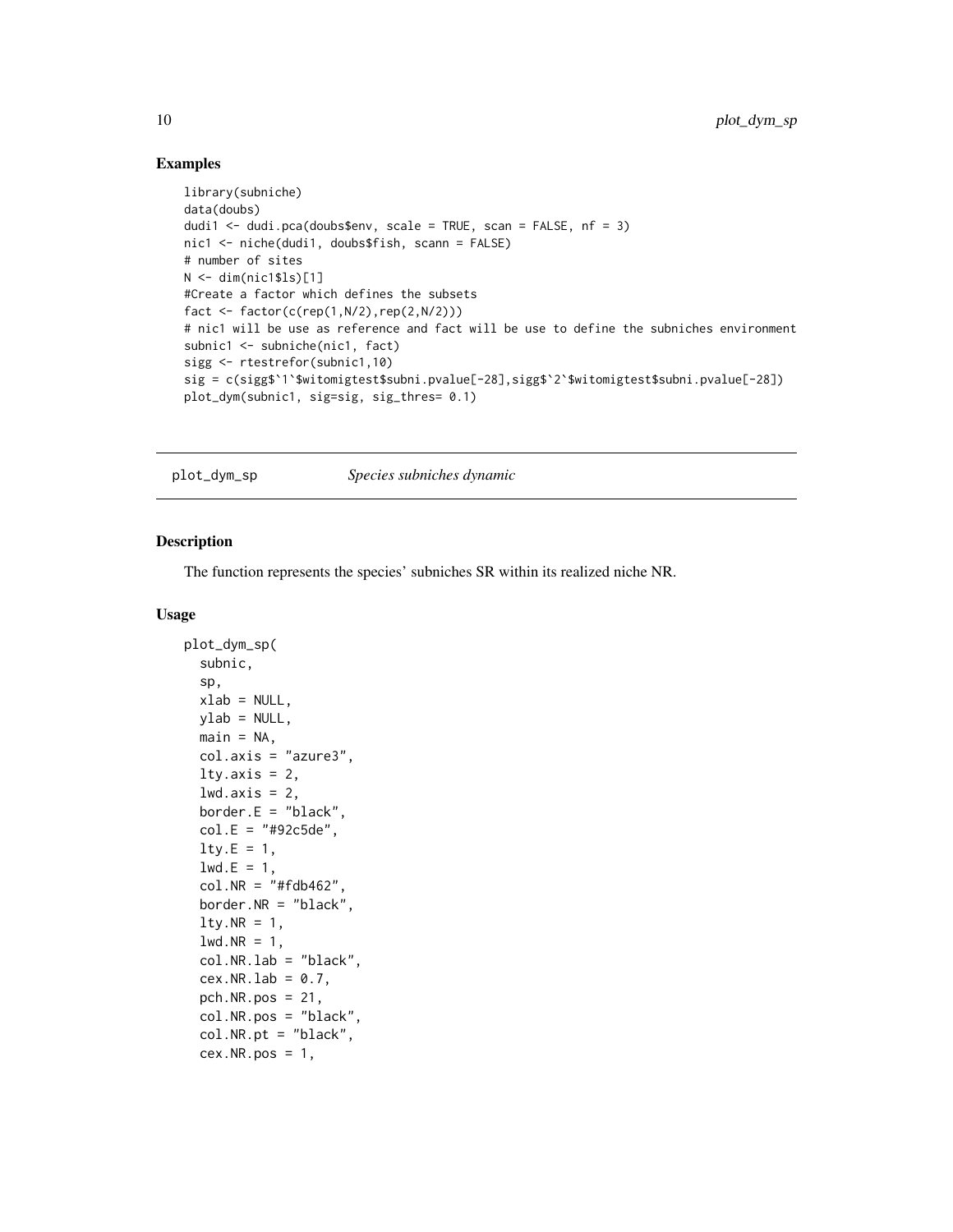### <span id="page-10-0"></span>plot\_dym\_sp 11

```
border.SR = "black",
col.SR = "#a1d99b",lty.SR = 1,
lwd.SR = 1,
col.SR.lab = "black",cex.SR.lab = 0.7,
fac.SR.lab = 1.2,
pch.SR.pos = 21,
col.SR.pos = "#ffa600",col.SR.pt = "black",
cex.SR.pos = 1,
col.arrow = "black",
angle.arrow = 20,
1wd.array = 2,
length.arrow = 0.1,
font.sp = 2,
leg = T,posi.leg = "topleft",
bty.leg = "n",...
```
#### Arguments

 $\mathcal{L}$ 

| subnic     | an object of class subniche.                                                               |
|------------|--------------------------------------------------------------------------------------------|
| sp         | a character string of the species name.                                                    |
| xlab       | label for x-axis, see title for more details.                                              |
| ylab       | label for y-axis, see title for more details.                                              |
| main       | a main title for the plot, see title for more details.                                     |
| col.axis   | axis color, see par for more details.                                                      |
| lty.axis   | axis line type, see par for more details.                                                  |
| lwd.axis   | axis width, see par for more details.                                                      |
| border.E   | color border of E polygon, see polygon for more details.                                   |
| col.E      | inside color of E polygon, see polygon for more details.                                   |
| lty.E      | line type for the E border, see polygon for more details.                                  |
| lwd.E      | line width for the E border, see polygon for more details.                                 |
| col.NR     | inside color of NR polygon, see polygon for more details.                                  |
| border.NR  | color border of NR polygon, see polygon for more details.                                  |
| lty.NR     | line type for the NR border, see polygon for more details.                                 |
| lwd.NR     | line width for the NR border, see polygon for more details.                                |
| col.NR.lab | color of the species label representing the NR position, see textplot for more<br>details. |
| cex.NR.lab | size of the species label representing the NR position, see textplot for more<br>details.  |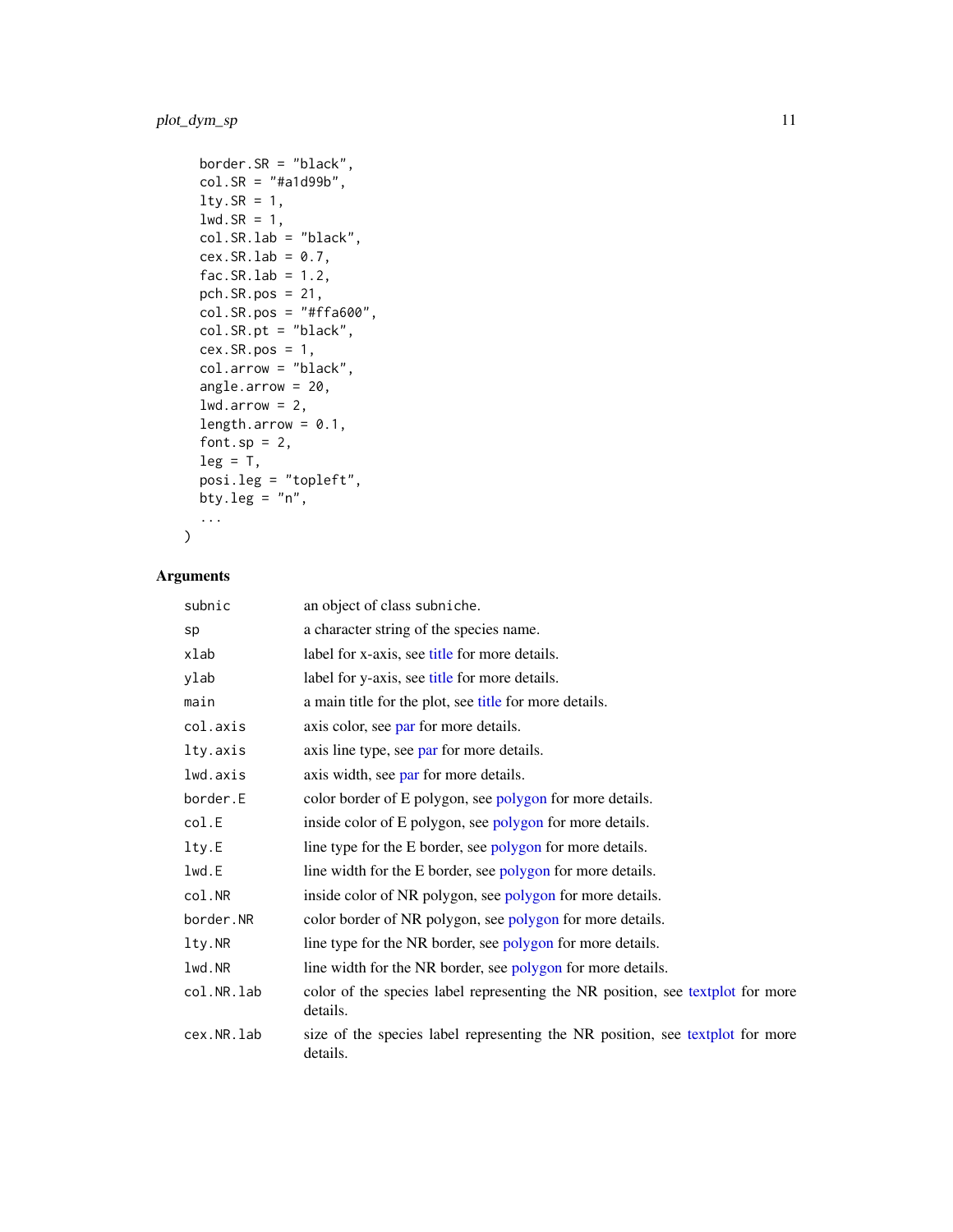<span id="page-11-0"></span>

| pch.NR.pos   | the type of points representing the NR position, see points for more details.                                                                                                                |
|--------------|----------------------------------------------------------------------------------------------------------------------------------------------------------------------------------------------|
| col.NR.pos   | the color of points representing the NR position, see points for more details.                                                                                                               |
| col.NR.pt    | point color contour if pch=21:25.                                                                                                                                                            |
| cex.NR.pos   | size of points representing the SR position, see points for more details.                                                                                                                    |
| border.SR    | color border of SR polygon, see polygon for more details.                                                                                                                                    |
| col.SR       | inside color of SR polygon, see polygon for more details.                                                                                                                                    |
| lty.SR       | line type for the SR border, see polygon for more details.                                                                                                                                   |
| lwd.SR       | line width for the SR border, see polygon for more details.                                                                                                                                  |
| col.SR.lab   | color of the species label representing the SR position, see text for more details.                                                                                                          |
| cex.SR.lab   | size of the species label representing the SR position, see text for more details.                                                                                                           |
| fac.SR.lab   | factor for moving the SR labels from its original coordinates for clarity, by de-<br>faults they are multiply 1.2                                                                            |
| pch.SR.pos   | type of points representing the SR position, see points for more details.                                                                                                                    |
| col.SR.pos   | color of points representing the SR position, see points for more details.                                                                                                                   |
| col.SR.pt    | point color contour if pch=21:25.                                                                                                                                                            |
| cex.SR.pos   | size of points representing the SR position, see points for more details.                                                                                                                    |
| col.arrow    | arrow color, see arrows for more details.                                                                                                                                                    |
| angle.arrow  | arrow angle head, see arrows for more details.                                                                                                                                               |
| lwd.arrow    | arrow width, see arrows for more details.                                                                                                                                                    |
| length.arrow | arrow head length, see arrows for more details.                                                                                                                                              |
| font.sp      | An integer which specifies which font to use for species label. 1 corresponds to<br>plain text (the default), 2 to bold face, 3 to italic and 4 to bold italic, see par for<br>more details. |
| leg          | a logical option for legend to be plotted or not, default leg=T.                                                                                                                             |
| posi.leg     | setting legend positions with the following keywords "bottomright", "bottom",<br>"bottomleft", "left", "topleft", "top", "topright", "right" and "center", see legend<br>for more details.   |
| bty.leg      | the type of box to be drawn around the legend. The allowed values are "o" (the<br>default) and "n", see legend for more details.                                                             |
| $\cdots$     | further arguments passed to or from other methods.                                                                                                                                           |

#### Details

The convex hulls measured are :

- 1. E is the environmental space.
- 2. NR the realized subniche.
- 3. SR the species realized subniche.

The arrows represent the species' subniche marginality from the origin G. See doi: [10.7717/peerj.3364](https://doi.org/10.7717/peerj.3364) for more details on the subniche concept.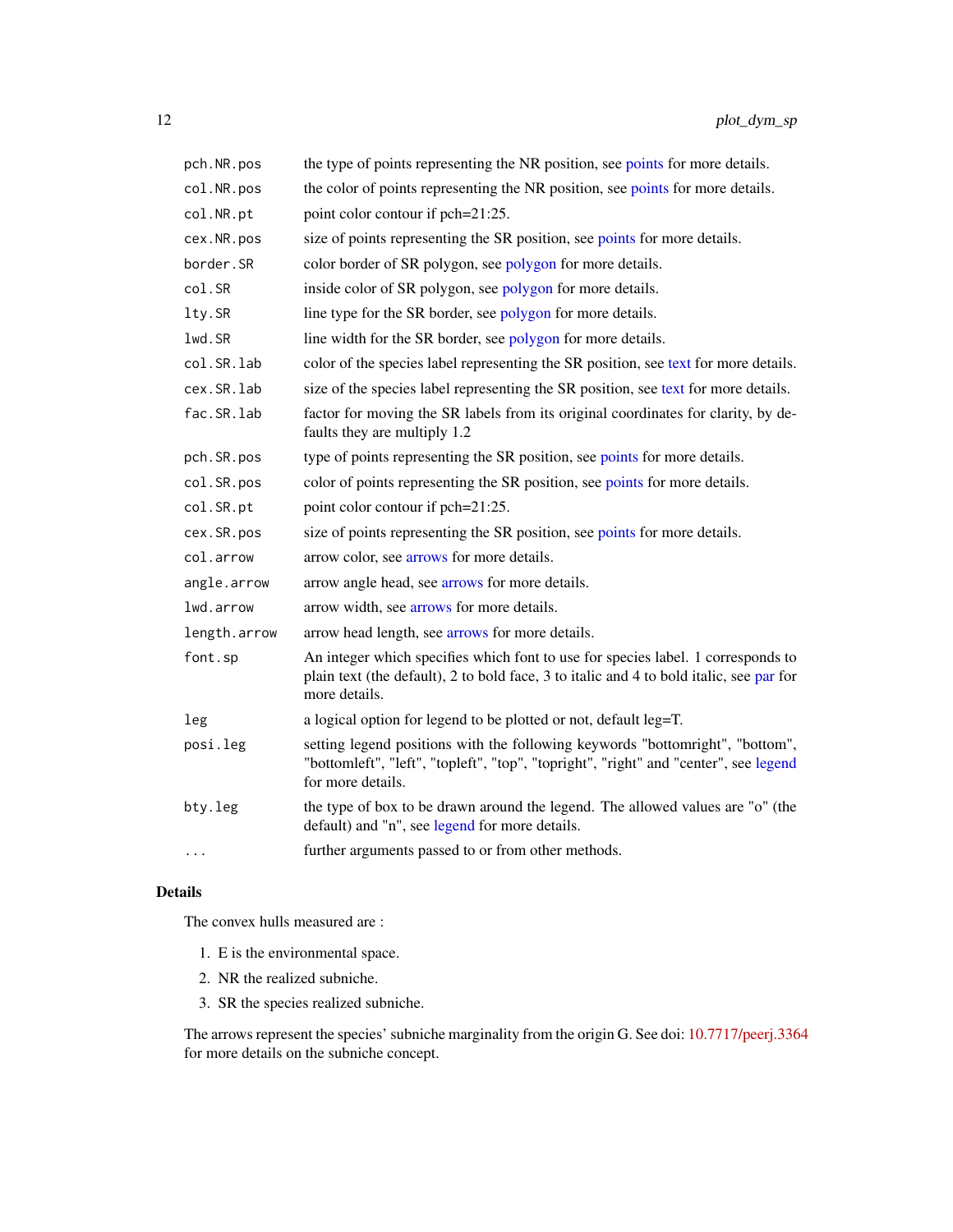#### <span id="page-12-0"></span>plot\_NR 13

#### Examples

```
library(subniche)
data(doubs)
dudi1 <- dudi.pca(doubs$env, scale = TRUE, scan = FALSE, nf = 3)
nic1 <- niche(dudi1, doubs$fish, scann = FALSE)
# number of sites
N <- dim(nic1$ls)[1]
#Create a factor which defines the subsets
fact \leq factor(c(rep(1,N/2),rep(2,N/2)))
# nic1 will be use as reference and fact will be use to define the subniches environment
subnic1 <- subniche(nic1, fact)
plot_dym_sp(subnic1, "Neba")
```
plot\_NR *Community niche distribution*

#### Description

The function represents the species' niche NR position within the environmental space E.

```
plot_NR(
  subnic,
  sig = NULL,sig_thres = 0.05,
  xlab = NULL,
  ylab = NULL,
  main = NA,
  col.axis = "azure3",
  lty.axis = 2,
  lwd.axis = 2,border.E = "black",col.E = "#92c5de",lty.E = 1,1wd.E = 1,
  pch.NR.pos = 21,
  cex.NR.pos = 1,
  col.NR.pos = "#a1d99b",
  col.NR.pt = "black",
  col.NR.lab = "black",
  cex.NR.Lab = NA,
  fac.NR.lab = 1.2,col.arrow = "black",
  angle.arrow = 20,
  lwd.array = 2,
  length.arrow = 0.1,
```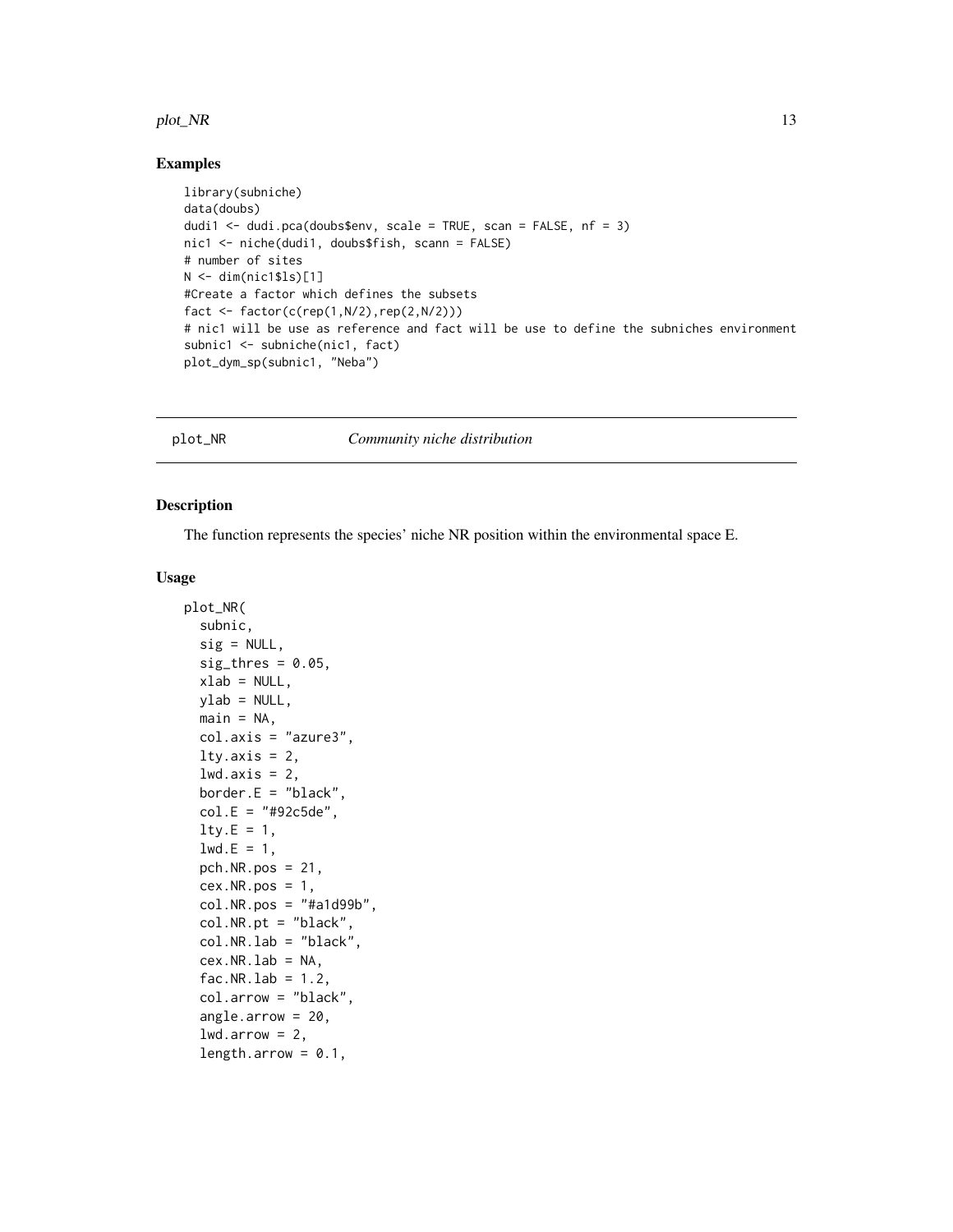```
font.sp = 2,
  leg = T,posi.leg = "topleft",
  bty.leg = "n",...
\lambda
```
# Arguments

| subnic       | an object of class subniche.                                                                                                                                                                 |
|--------------|----------------------------------------------------------------------------------------------------------------------------------------------------------------------------------------------|
| sig          | a factor defining the significance species, default NULL.                                                                                                                                    |
| sig_thres    | value for minimum significance, default 0.05                                                                                                                                                 |
| xlab         | label for x-axis, see title for more details.                                                                                                                                                |
| ylab         | label for y-axis, see title for more details.                                                                                                                                                |
| main         | a main title for the plot, see title for more details.                                                                                                                                       |
| col.axis     | axis color, see par for more details.                                                                                                                                                        |
| lty.axis     | axis line type, see par for more details.                                                                                                                                                    |
| lwd.axis     | axis width, see par for more details.                                                                                                                                                        |
| border.E     | color border of E polygon, see polygon for more details.                                                                                                                                     |
| col.E        | inside color of E polygon, see polygon for more details.                                                                                                                                     |
| lty.E        | line type for the E border, see polygon for more details.                                                                                                                                    |
| lwd.E        | line width for the E border, see polygon for more details.                                                                                                                                   |
| pch.NR.pos   | type of points representing the NR position, see points for more details.                                                                                                                    |
| cex.NR.pos   | size of points representing the NR position, see points for more details.                                                                                                                    |
| col.NR.pos   | color of points representing the NR position, see points for more details.                                                                                                                   |
| col.NR.pt    | point color contour if pch=21:25.                                                                                                                                                            |
| col.NR.lab   | color of the species labels, see see text for more details.                                                                                                                                  |
| cex.NR.lab   | size of the species labels defautls NA for no labels, see see text for more details.                                                                                                         |
| fac.NR.lab   | factor for moving the NR labels from its original coordinates for clarity, by<br>defaults they are multiply 1.2                                                                              |
| col.arrow    | arrow color, see arrows for more details.                                                                                                                                                    |
| angle.arrow  | arrow angle head, see arrows for more details.                                                                                                                                               |
| lwd.arrow    | arrow width, see arrows for more details.                                                                                                                                                    |
| length.arrow | arrow head length, see arrows for more details.                                                                                                                                              |
| font.sp      | An integer which specifies which font to use for species label. 1 corresponds to<br>plain text (the default), 2 to bold face, 3 to italic and 4 to bold italic, see par for<br>more details. |
| leg          | a logical option for legend to be plotted or not, default leg=T.                                                                                                                             |
| posi.leg     | setting legend positions with the following keywords "bottomright", "bottom",<br>"bottomleft", "left", "topleft", "top", "topright", "right" and "center", see legend<br>for more details.   |
| bty.leg      | the type of box to be drawn around the legend. The allowed values are "o" (the<br>default) and "n", see legend for more details.                                                             |
| $\cdots$     | further arguments passed to or from other methods.                                                                                                                                           |

<span id="page-13-0"></span>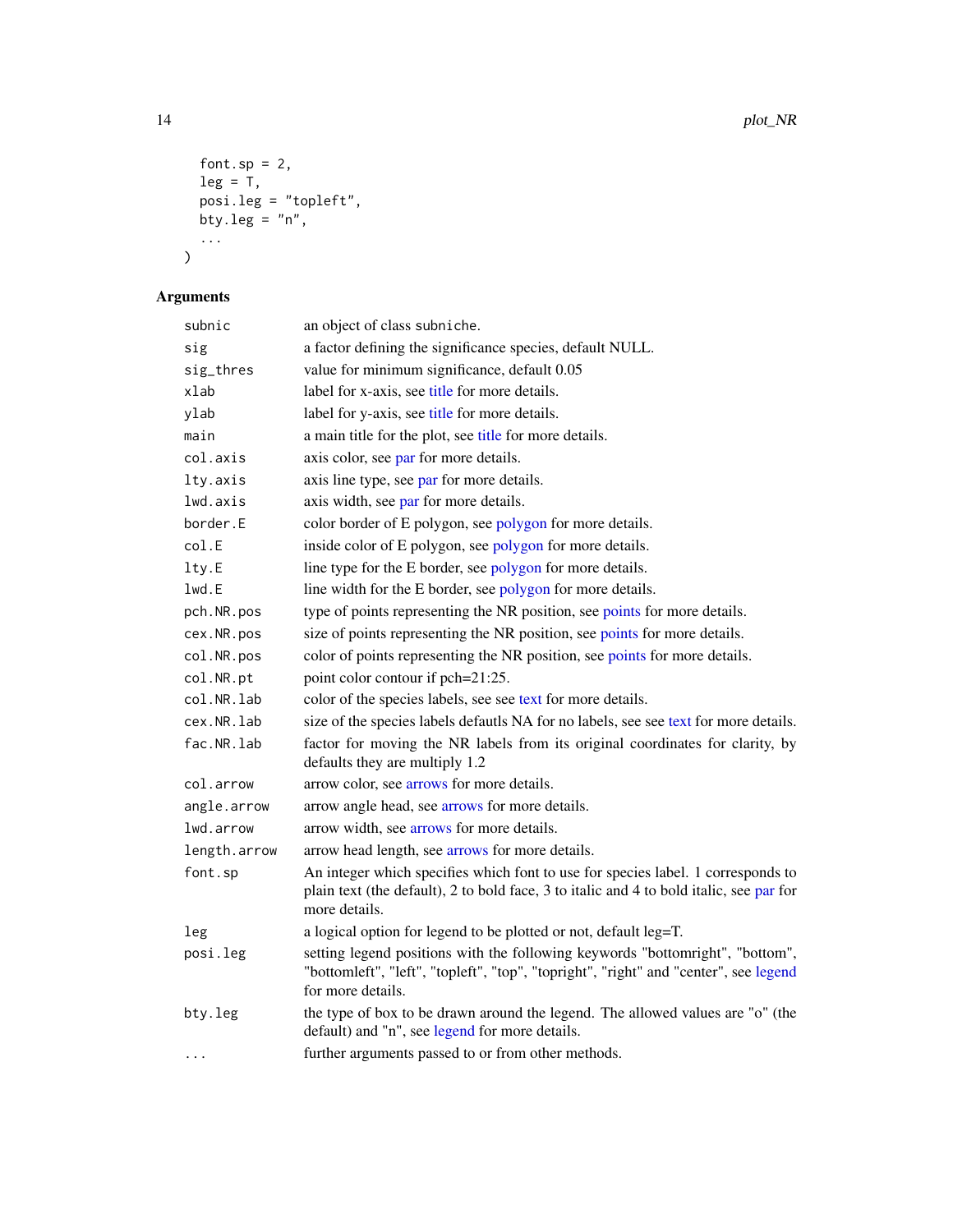#### <span id="page-14-0"></span>Details

The convex hulls measured is  $E$  is the environmental space. The arrows represent the species' NR marginality from the origin G. See doi: [10.7717/peerj.3364](https://doi.org/10.7717/peerj.3364) for more details on the subniche concept.

#### Examples

```
library(subniche)
data(doubs)
dudi1 <- dudi.pca(doubs$env, scale = TRUE, scan = FALSE, nf = 3)
nic1 <- niche(dudi1, doubs$fish, scann = FALSE)
# number of sites
N <- dim(nic1$ls)[1]
#Create a factor which defines the subsets
fact \leq factor(c(rep(1,N/2),rep(2,N/2)))
# nic1 will be use as reference and fact will be use to define the subniches environment
subnic1 <- subniche(nic1, fact)
sigi <- rtest(nic1,10)
M <- length(sigi$pvalue)
plot_NR(subnic1, sig=sigi$pvalue[-M], sig_thres= 0.1)
```
plot\_NR\_sp *Species niche*

#### Description

The function represents the species' niche NR within the environmental space E.

```
plot_NR_sp(
  subnic,
  sp,
  xlab = NULL,ylab = NULL,
 main = NA,
  col.axis = "azure3",
  lty.axis = 2,
  lwd.axis = 2,border.E = "black",col.E = "#92c5de",lty.E = 1,1wd.E = 1,
  border.NR = "black",
  col.NR = "#fdb462".lty.NR = 1,
  lwd.NR = 1,
  pch.NR.pos = 21,
```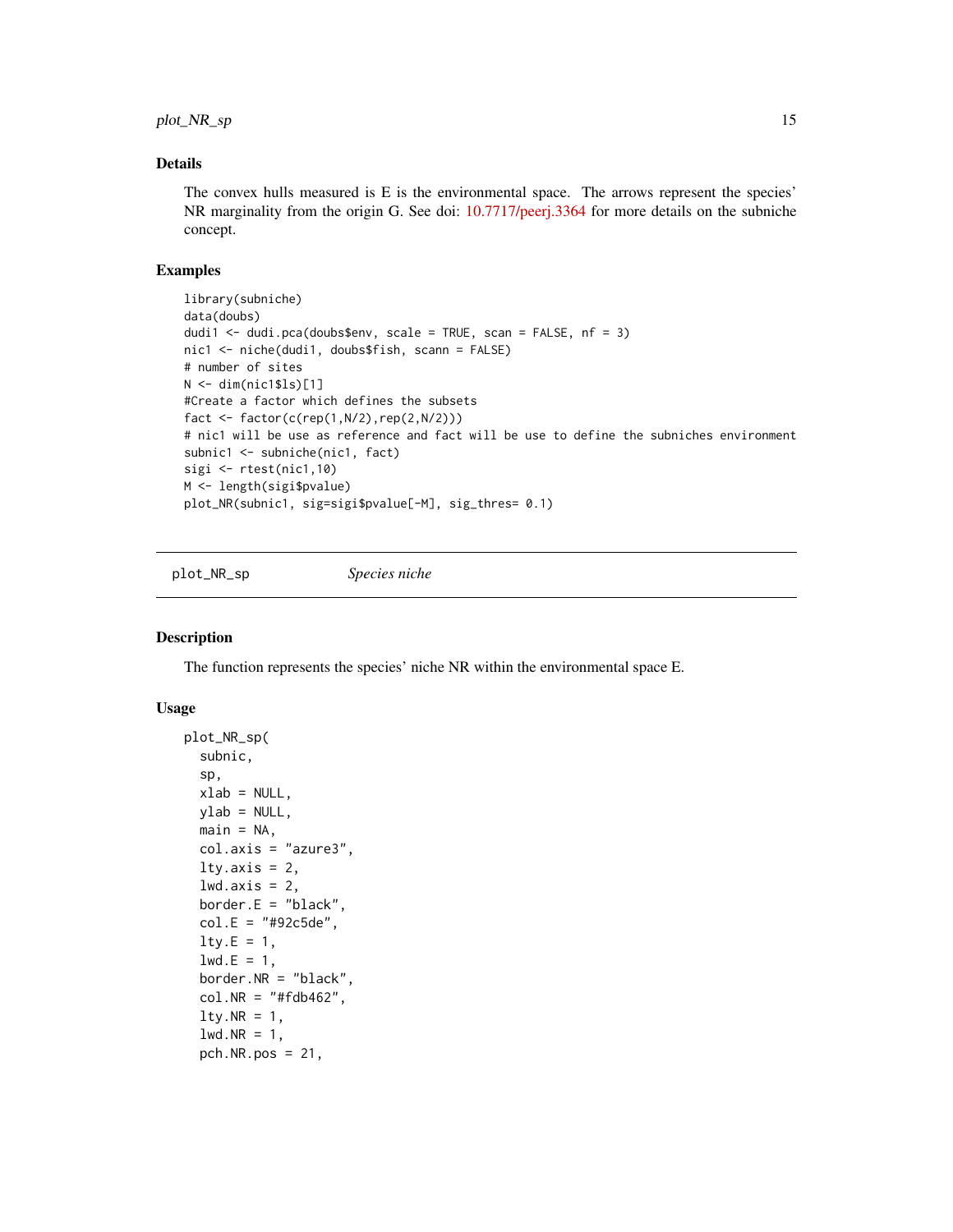```
cex.NR.pos = 1,
 col.NR.pos = "#a1d99b",
 col.NR.pt = "black",col.NR.lab = "black",
 cex.NR.Lab = NA,fac.NR.lab = 1.2,
 col.arrow = "black",
 angle.arrow = 20,
 1wd.array = 2,
 length.arrow = 0.1,
 font.sp = 2,
 leg = T,posi.leg = "topleft",
 bty.leg = "n",...
)
```
#### Arguments

| subnic     | an object of class subniche.                                                         |
|------------|--------------------------------------------------------------------------------------|
| sp         | a character string of the species name, default rownames (subnicsti)                 |
| xlab       | label for x-axis, see title for more details.                                        |
| ylab       | label for y-axis, see title for more details.                                        |
| main       | a main title for the plot, see title for more details.                               |
| col.axis   | axis color, see par for more details.                                                |
| lty.axis   | axis line type, see par for more details.                                            |
| lwd.axis   | axis width, see par for more details.                                                |
| border.E   | color border of E polygon, see polygon for more details.                             |
| col.E      | inside color of E polygon, see polygon for more details.                             |
| lty.E      | line type for the E border, see polygon for more details.                            |
| lwd.E      | line width for the E border, see polygon for more details.                           |
| border.NR  | color border of NR polygon, see polygon for more details.                            |
| col.NR     | inside color of NR polygon, see polygon for more details.                            |
| lty.NR     | line type for the NR border, see polygon for more details.                           |
| lwd.NR     | line width for the NR border, see polygon for more details.                          |
| pch.NR.pos | type of points representing the NR position, see points for more details.            |
| cex.NR.pos | size of points representing the NR position, see points for more details.            |
| col.NR.pos | color of points representing the NR position, see points for more details.           |
| col.NR.pt  | point color contour if pch=21:25.                                                    |
| col.NR.lab | color of the species labels, see see text for more details.                          |
| cex.NR.lab | size of the species labels defaults NA for no labels, see see text for more details. |

<span id="page-15-0"></span>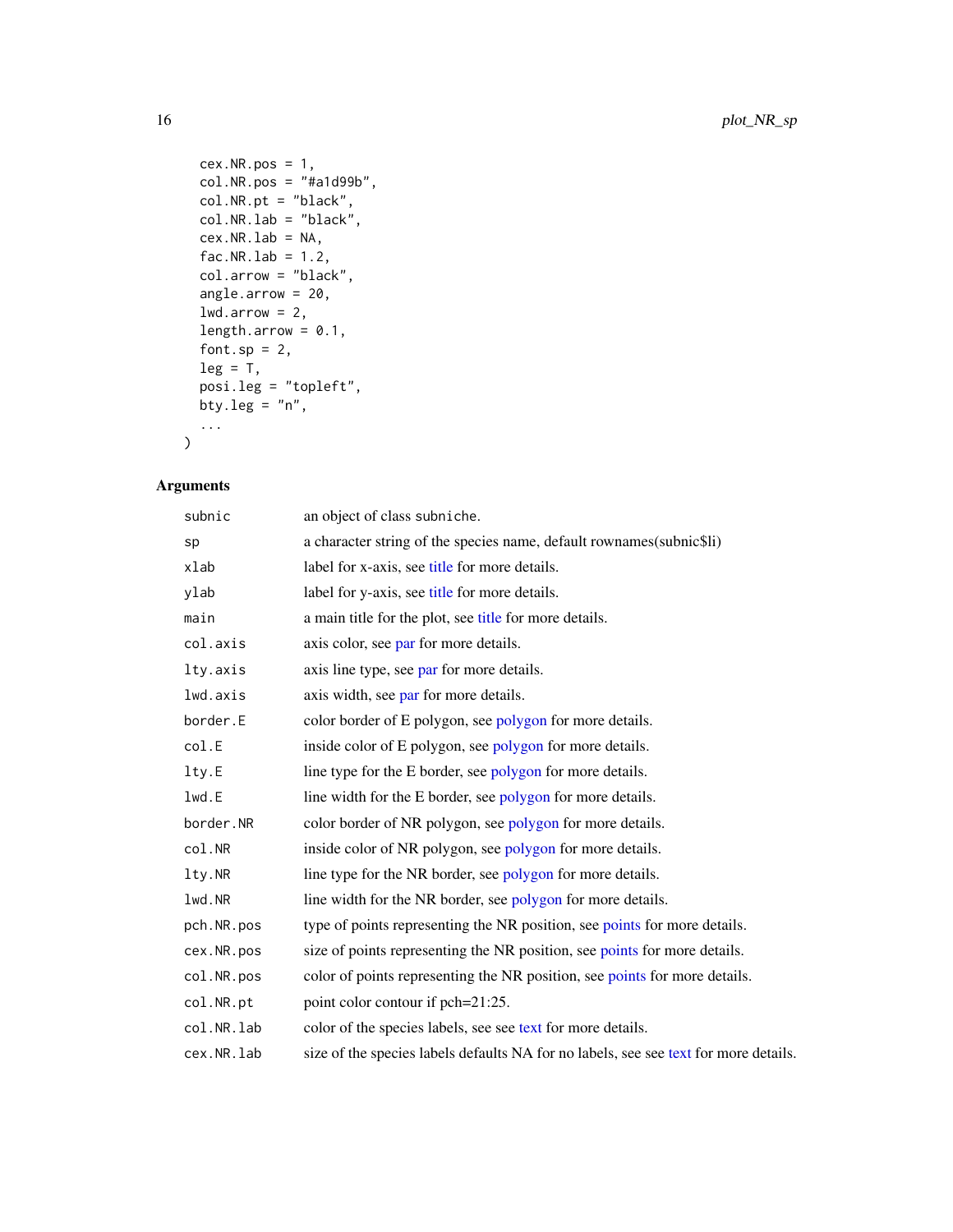#### <span id="page-16-0"></span>sep.factor.row 17

| fac.NR.lab   | factor for moving the NR labels from its original coordinates for clarity, by<br>defaults they are multiply 1.2                                                                              |
|--------------|----------------------------------------------------------------------------------------------------------------------------------------------------------------------------------------------|
| col.arrow    | arrow color, see arrows for more details.                                                                                                                                                    |
| angle.arrow  | arrow angle head, see arrows for more details.                                                                                                                                               |
| lwd.arrow    | arrow width, see arrows for more details.                                                                                                                                                    |
| length.arrow | arrow head length, see arrows for more details.                                                                                                                                              |
| font.sp      | An integer which specifies which font to use for species label. 1 corresponds to<br>plain text (the default), 2 to bold face, 3 to italic and 4 to bold italic, see par for<br>more details. |
| leg          | a logical option for legend to be plotted or not, default leg=T.                                                                                                                             |
| posi.leg     | setting legend positions with the following keywords "bottomright", "bottom",<br>"bottomleft", "left", "topleft", "top", "topright", "right" and "center", see legend<br>for more details.   |
| bty.leg      | the type of box to be drawn around the legend. The allowed values are "o" (the<br>default) and "n", see legend for more details.                                                             |
|              | further arguments passed to or from other methods.                                                                                                                                           |
|              |                                                                                                                                                                                              |

#### Details

The convex hulls measured is E is the environmental space. The arrows represent the species' NR marginality from the origin G. See doi: [10.7717/peerj.3364](https://doi.org/10.7717/peerj.3364) for more details on the subniche concept.

#### Examples

```
library(subniche)
data(doubs)
dudi1 <- dudi.pca(doubs$env, scale = TRUE, scan = FALSE, nf = 3)
nic1 <- niche(dudi1, doubs$fish, scann = FALSE)
# number of sites
N <- dim(nic1$ls)[1]
#Create a factor which defines the subsets
fact \leq factor(c(rep(1,N/2),rep(2,N/2)))
# nic1 will be use as reference and fact will be use to define the subniches environment
subnic1 <- subniche(nic1, fact)
plot_NR_sp(subnic1, "Neba")
```
sep.factor.row *A function to seperate a matrix, by row, into submatrices.*

#### Description

separate matrix by rows into submatrices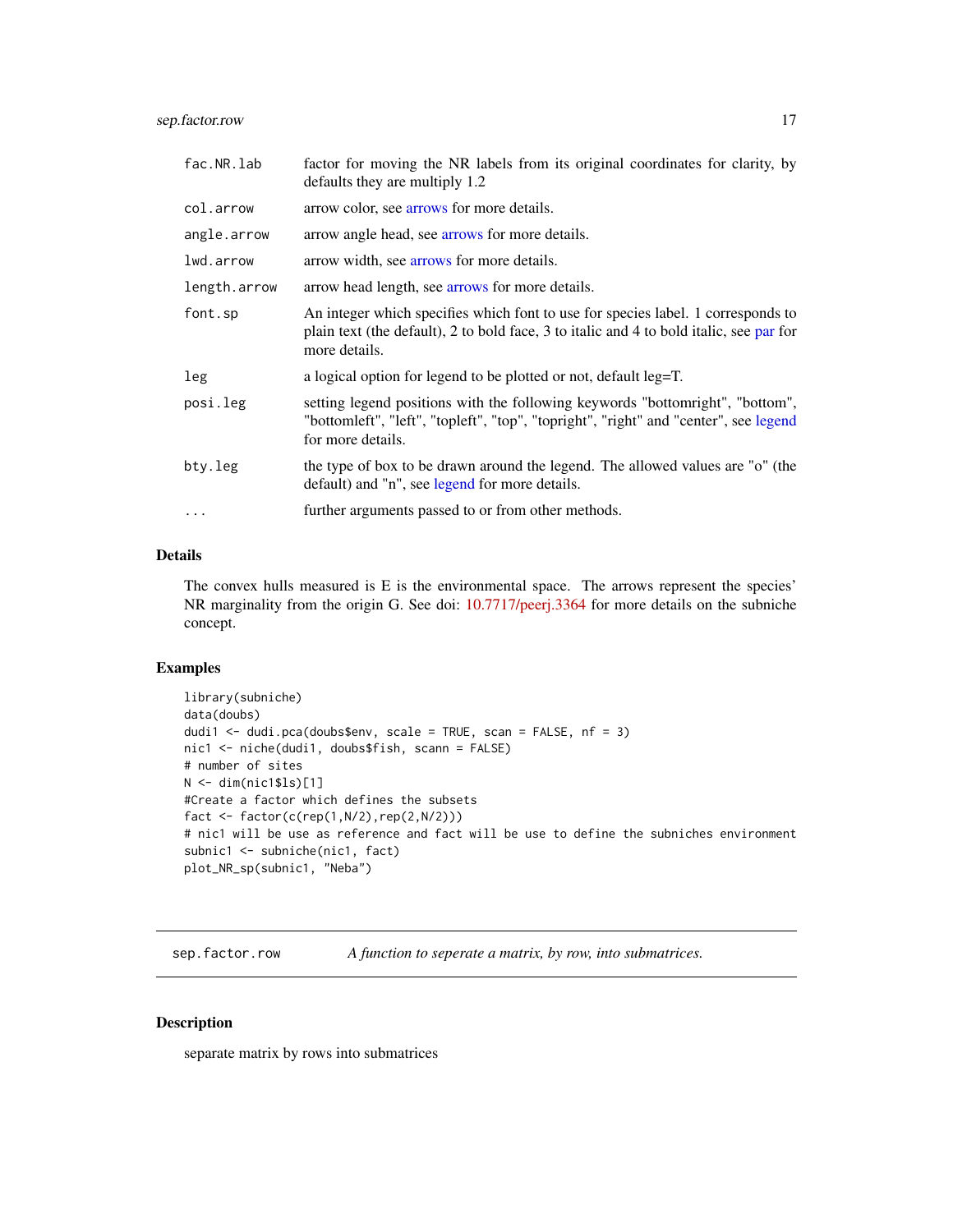#### <span id="page-17-0"></span>Usage

sep.factor.row (x,factor)

#### Arguments

|        | a matrix.                                                       |
|--------|-----------------------------------------------------------------|
| factor | a factor of the same length as the number of row in the matrix. |

#### Value

list of submatrices

subarea *Convex hull decomposition*

#### Description

The function is used to calculate the coordinates and area of each convex hull from E environmental space to SR subniche.

#### Usage

subarea(subnic)

#### Arguments

subnic an object of class subniche.

#### Details

The convex hulls measured are :

- 1. E is the environmental space.
- 2. K the sub-environmental space.
- 3. NR the realized subniche.
- 4. SP the existing fundamental subniche.
- 5. SB the area of the biological constraint reducing SP.
- 6. SR the species realized subniche.

See doi: [10.7717/peerj.3364](https://doi.org/10.7717/peerj.3364) for more details on the subniche concept.

#### Value

A list containing the coordinates and area of each convex hulls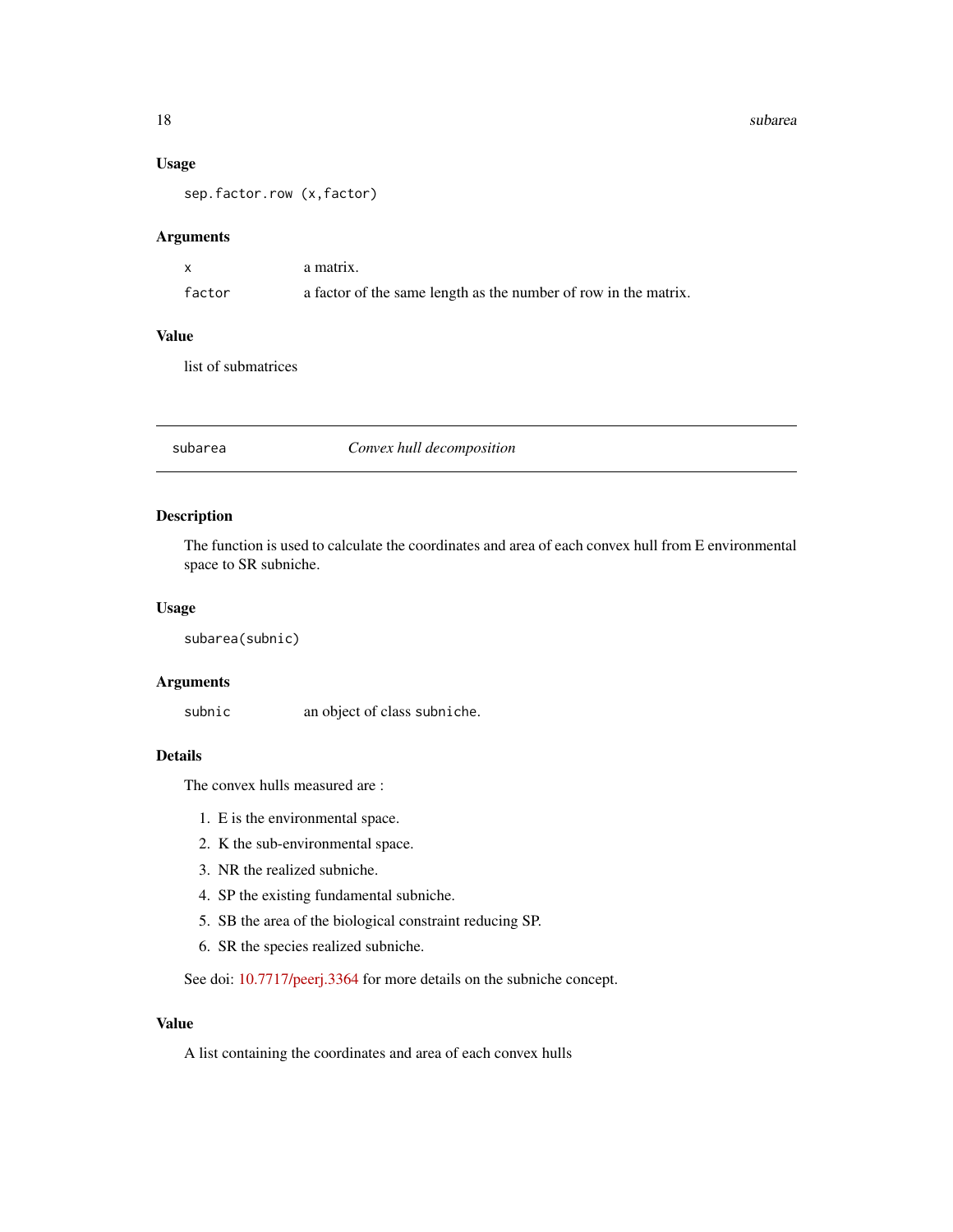#### <span id="page-18-0"></span>subniche the substitution of the substitution of the substitution of the substitution of the substitution of the substitution of the substitution of the substitution of the substitution of the substitution of the substitut

#### References

Karasiewicz S.,Doledec S.and Lefebvre S. (2017). Within outlying mean indexes: refining the OMI analysis for the realized niche decomposition. *PeerJ* 5:e3364. doi: [10.7717/peerj.3364.](https://doi.org/10.7717/peerj.3364)

#### Examples

```
library(subniche)
data(doubs)
dudi1 <- dudi.pca(doubs$env, scale = TRUE, scan = FALSE, nf = 3)
nic1 <- niche(dudi1, doubs$fish, scann = FALSE)
# number of sites
N < - dim(nic1$ls)[1]
#Create a factor which defines the subsets
fact \leq factor(c(rep(1,N/2),rep(2,N/2)))
# nic1 will be use as reference and fact will be use to define the subniches environment
subnic1 <- subniche(nic1, fact)
area_sub <- subarea(subnic1)
```
subniche *The Within Outlying Mean Indexes calculation*

#### Description

The indexes allows to divide the niche, estimated from the [niche](#page-0-0) function in the [ade4](#page-0-0) package into subniches defined by a factor, which creates the subsets. See details for more information.

```
subniche(nic, factor)
## S3 method for class 'subkrandtest'
print(x, \ldots)## S3 method for class 'subnikrandtest'
print(x, \ldots)## S3 method for class 'subniche'
print(x, \ldots)## S3 method for class 'subniche'
summary(object, ...)
refparam(x)
## S3 method for class 'subniche'
rtest(xtest, nrepeat = 99, ...)subparam.refor(x)
```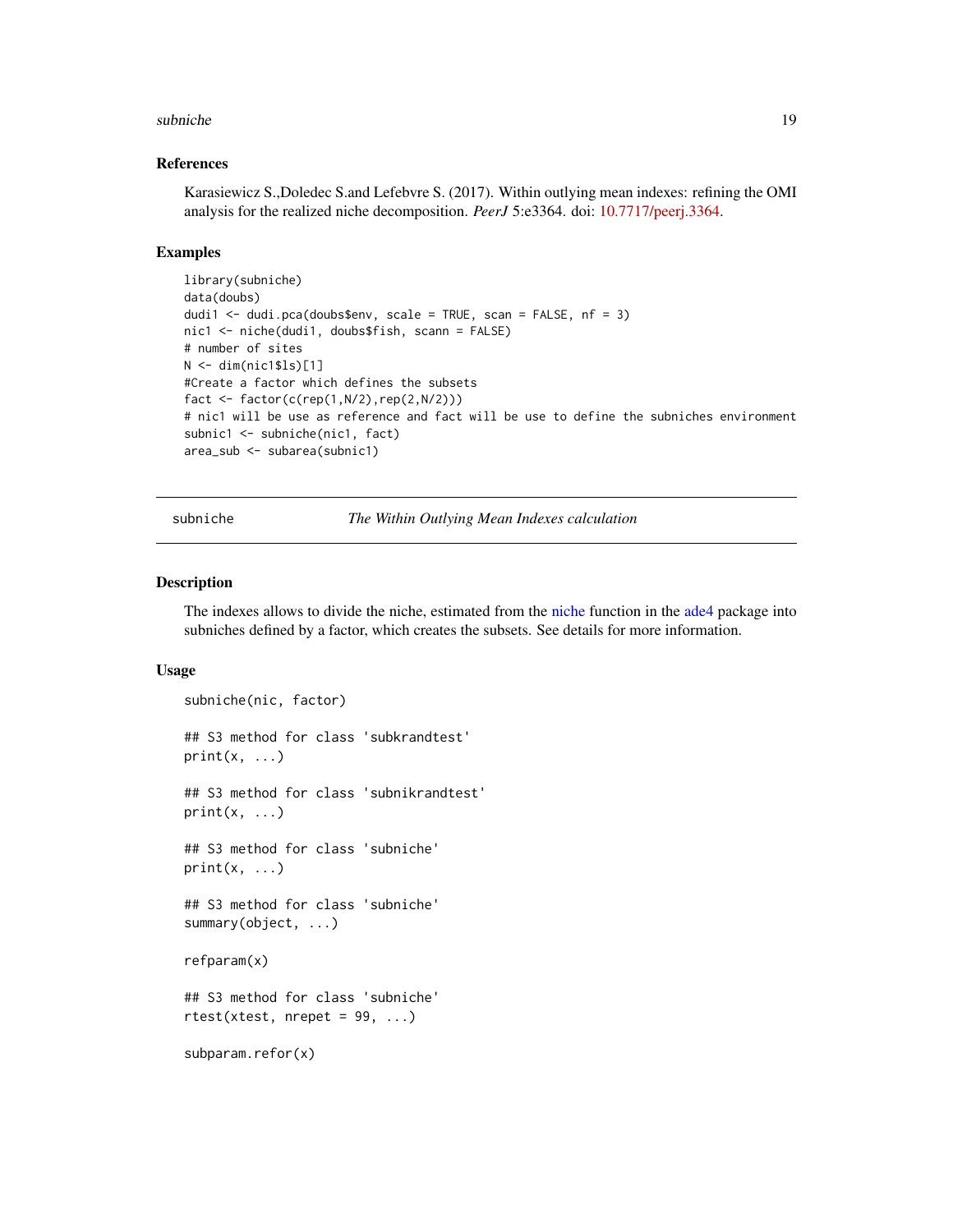<span id="page-19-0"></span>20 subniche

```
rtestrefor(x, nrepet)
subparam.subor(x)
rtestsubor(x, nrepet)
subkrandtest(
  sim,
 obs,
 alter = "greater",
 call = match.call(),names = colnames(sim),
 p.adjust.method = "none"
\mathcal{L}subnikrandtest(
  sim,
 obs,
 alter = "greater",
 subpvalue,
 call = match.call(),names = colnames(sim),
 p.adjust.method = "none"
\mathcal{L}
```
#### Arguments

| nic                      | an object of class niche.                                                                                                                                                                                            |
|--------------------------|----------------------------------------------------------------------------------------------------------------------------------------------------------------------------------------------------------------------|
| factor                   | a factor which will defined the subsets within which the subniches will be cal-<br>culated (the same length of the number of sites)                                                                                  |
| $\mathsf{x}$             | an object of class subniche.                                                                                                                                                                                         |
| $\cdots$                 | further arguments passed to or from other methods                                                                                                                                                                    |
| object                   | an object of class subniche.                                                                                                                                                                                         |
| xtest                    | an object of class subniche.                                                                                                                                                                                         |
| nrepet                   | the number of permutations for the testing procedure                                                                                                                                                                 |
| sim                      | a numeric vector of simulated values                                                                                                                                                                                 |
| obs                      | a numeric vector of an observed value                                                                                                                                                                                |
| alter                    | a character string specifying the alternative hypothesis, must be one of "greater"<br>(default), "less" or "two-sided".he length must be equal to the length of the vec-<br>tor obs, values are recycled if shorter. |
| call                     | a call order                                                                                                                                                                                                         |
| names<br>p.adjust.method | a vector of names for tests                                                                                                                                                                                          |
|                          | a string indicating a method for multiple adjustment, see p.adjust.methods for<br>possible choices.                                                                                                                  |
| subpvalue                | the subset pvalue resulting from subkrand test function                                                                                                                                                              |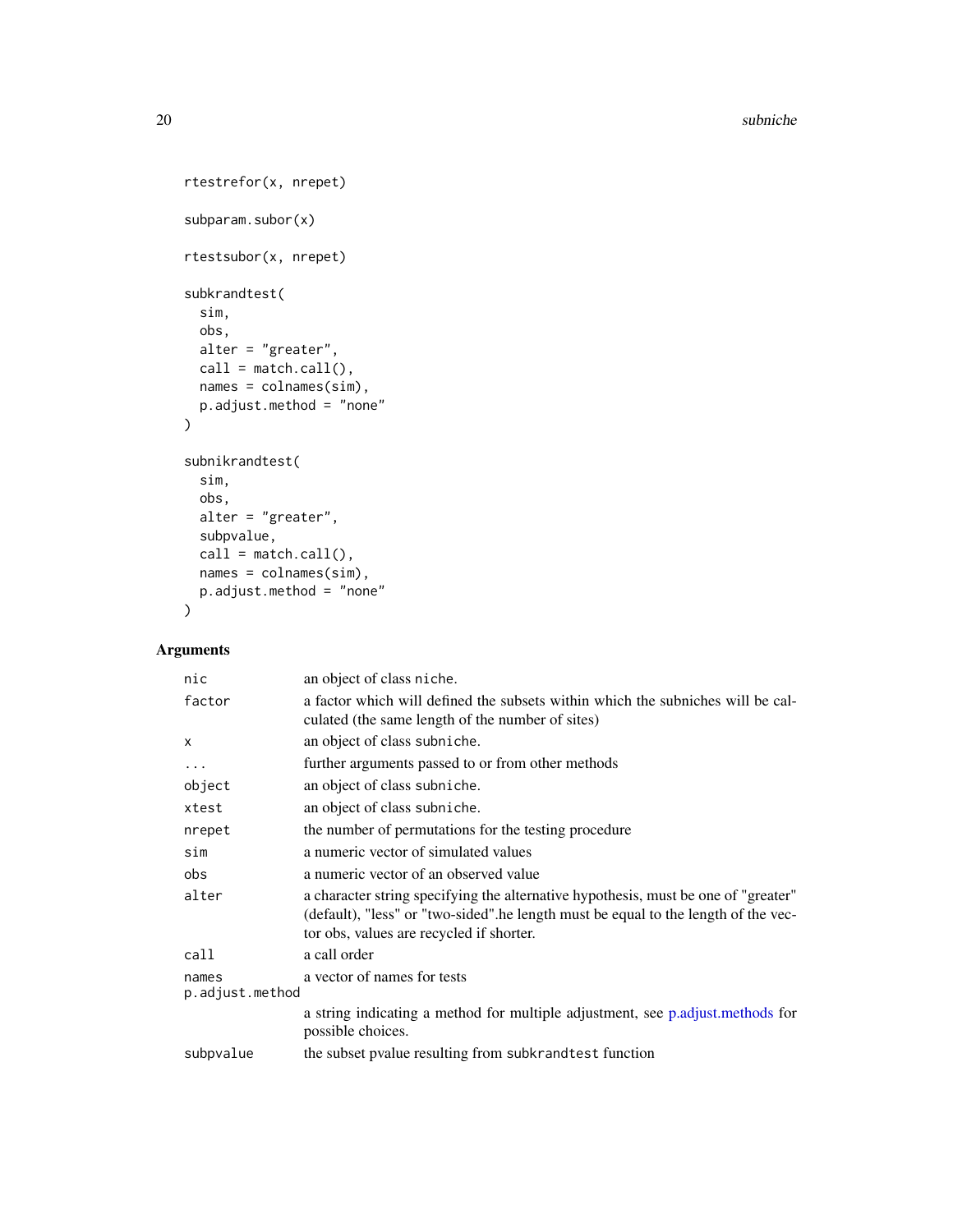#### subniche 21 ann an 21 ann an 22 ann an 22 ann an 22 ann an 22 ann an 22 ann an 22 ann an 22 ann an 22 ann an 22 ann an 22 ann an 22 ann an 22 ann an 22 ann an 22 ann an 22 ann an 22 ann an 22 ann an 22 ann an 22 ann an 22

#### Details

The Within Outlying Mean Index analysis is a statistical exploratory niche analysis which provides observation of niche shift and/or conservatism, of an entire community,at different subcales (temporal ,spatial and/or finer biological organisation level), and comparable under the same environmental gradients. This hindcasting multivariate analysis is based on the OMI analysis (Doledec *et al.* 2000) which is used as reference. The niches refinement is inspired by the K-select (Calenge *et al.* 2005) which emphasizes the limiting factors in habitat use in design II and III (Thomas and Taylor, 1990).The different estimations should help understand:

1. the environmental factors defining a species' reference niche, under on the full scale, within a community.

2. the environmental factors defining a species' subniches, under each subsets, within a community.

The subniches parameters can be calculated from both the reference origin,*G*, which corresponds to the reference plan origin, and from *G\_k*, which corresponds to the suborigins. *G* is the graphical representation of the mean environmental conditions encountered over the full scale of the data. *G\_k* is the mean environmental conditions encountered at a subset defined by the factor. They are complementary has you can compare:

1. a single species' subniches to *G*.

2. the community' subniches to *G\_k* at a specific subset.

The subniches of a single species can only be compared to *G* as it is the common origin to all subsets. Whereas  $G_k$  is only common to the species found within the subset. So comparing different subniches of one species, found within different subsets, is only relevant to *G*. The community's subniches can be compared to both *G* and  $G_k$ , but *G*, being the mean environmental conditions found within the full scale, will not express the specificity of the environmental conditions that the species encountered at the subset. *G\_k*, being the mean environmental conditions of the subset, will reflect the atypical value of the environmental condition, making the comparison of the community's subniches parameters more relevant. More information on the ecological concept can be found in Karasiewicz *et al.* 2017.

For more details description on the package use:[https://github.com/KarasiewiczStephane/](https://github.com/KarasiewiczStephane/WitOMI) [WitOMI](https://github.com/KarasiewiczStephane/WitOMI).

#### Value

Adds items in the niche list and changing the class into subniche containing:

factor the factor use to divide the environmental and species matrix into submatrices.

G\_k a dataframe with the sub-origins, *G\_k*.

sub a dataframe with the species subniche coordinates

#### Author(s)

Stephane Karasiewicz, <stephane.karasiewicz@wanadoo.fr>

#### References

Karasiewicz S.,Doledec S.and Lefebvre S. (2017). Within outlying mean indexes: refining the OMI analysis for the realized niche decomposition. *PeerJ* 5:e3364. doi: [10.7717/peerj.3364.](https://doi.org/10.7717/peerj.3364)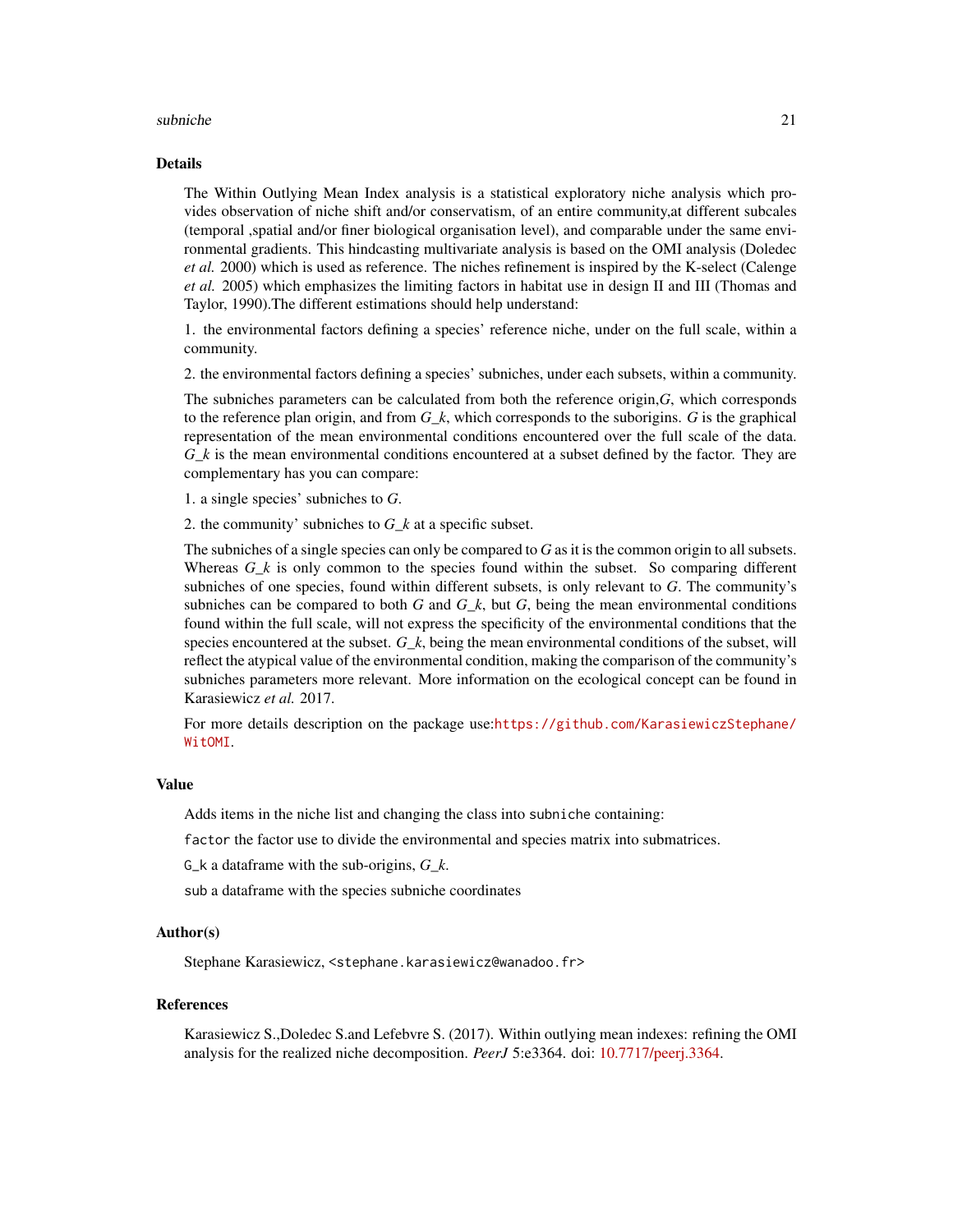<span id="page-21-0"></span>Calenge C., Dufour A.B. and Maillard D. (2005). K-select analysis: a new method to analyze habitat selection in radio-tracking studies. *Ecological modelling*, 186, 143-153. doi: [10.1016/](https://doi.org/10.1016/j.ecolmodel.2004.12.005) [j.ecolmodel.2004.12.005.](https://doi.org/10.1016/j.ecolmodel.2004.12.005)

Doledec S., Chessel D. and Gimaret C. (2000). Niche separation in community analysis: a new method. *Ecology*,81, 2914-1927. doi: [10.2307/177351](https://doi.org/10.2307/177351)

Thomas, D.L., Taylor, E.J. (1990). Study Designs and Tests for Comparing Resource Use and Availability II. *Natl. Widl.* 54(2), 322-330.

#### See Also

[niche](#page-0-0) [niche.param](#page-0-0)

#### Examples

```
library(subniche)
data(doubs)
dudi1 <- dudi.pca(doubs$env, scale = TRUE, scan = FALSE, nf = 3)
nic1 <- niche(dudi1, doubs$fish, scann = FALSE)
# number of sites
N < - dim(nic1$ls)[1]
#Create a factor which defines the subsets
fact <- factor(c(rep(1,N/2),rep(2,N/2)))
# nic1 will be use as reference and fact will be use to define the subniches environment
subnic1 <- subniche(nic1, fact)
# the following two functions do the same display, plot.refniche is adapted to subniche objects
plot(nic1)
plot(subnic1)
#Display the marginality vector of the suborigins and the species subniche
#Display the subset's polygon, found within the overall environment's chull,
#and the corresponding species positions
subplot(subnic1)
# The following two functions do the same display, refparam is adapted to subniche objects
niche.param(nic1)
refparam(subnic1)
# The following two functions do the same display, rtest is adapted to subniche objects
rtest(nic1,10)
rtest(subnic1,10)
#Calculates the subniches' parameters from G with the corresponding rtest
subparam.refor(subnic1)
rtestrefor(subnic1,10)
#Calculates the subniches' parameters from G_k with the corresponding rtest
subparam.subor(subnic1)
rtestsubor(subnic1,10)
```
subplot *Sub-community plot under each sub-environmental space K*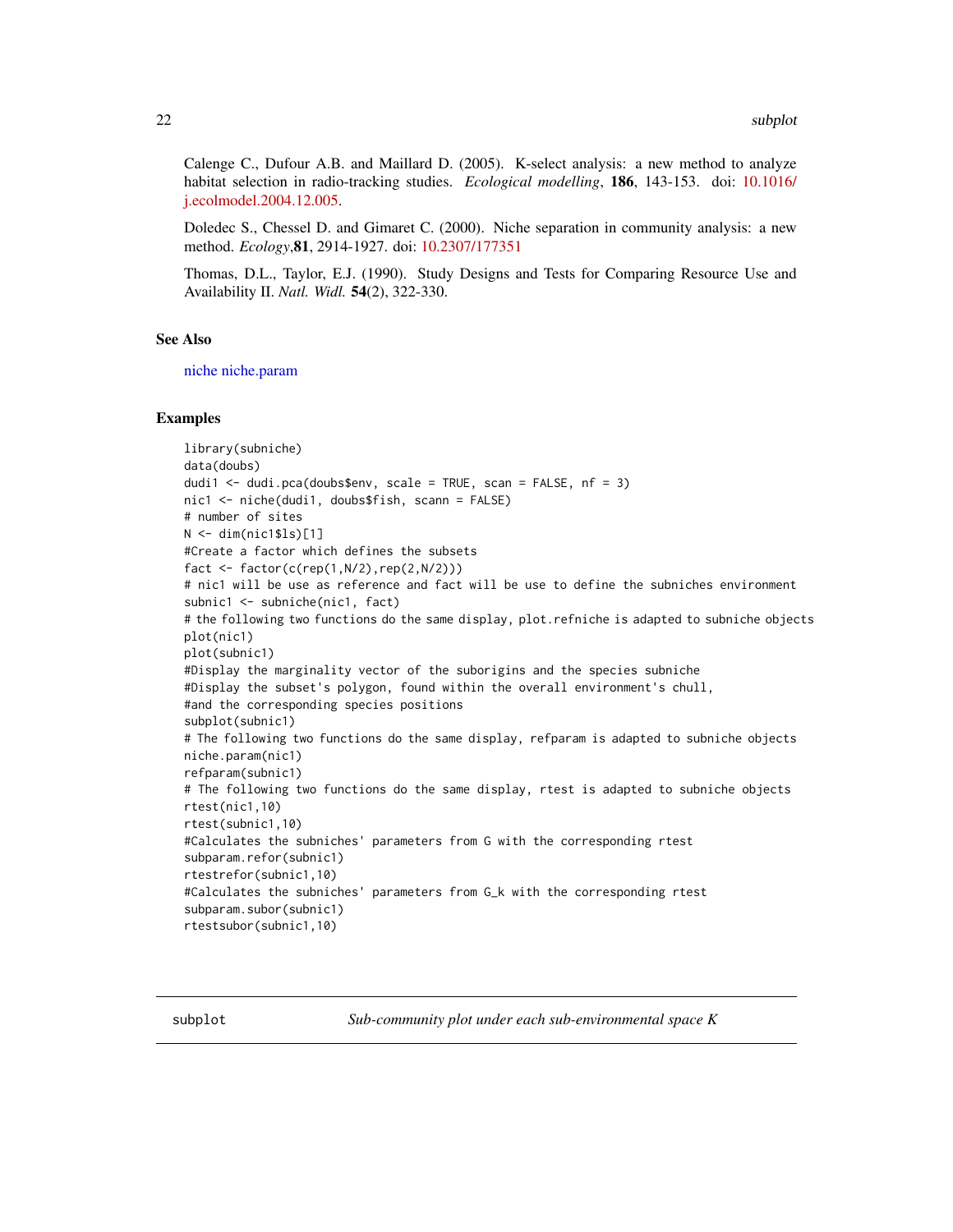#### subplot that the contract of the contract of the contract of the contract of the contract of the contract of the contract of the contract of the contract of the contract of the contract of the contract of the contract of t

#### Description

The function to represent the community subniche position under each subenvironment K with their respective marginality from Gk.

```
subplot(
 subnic,
 main = NULL,sig = NULL,sig_thres = 0.05,
 xlab = NULL,
 ylab = NULL,
  col.axis = "azure3",
  lty.axis = 2,
  lwd.axis = 2,
 pch.SR.pos = 21,
  cex.SR.pos = 1,
  col.SR.pt = "black",
  col.SR.pos = "#ffa600",col.SR.lab = "black",
  cex.SR.Lab = NA,
  fac.SR.lab = 1.2,border.E = "black",col.E = "#92c5de",lty.E = 1,
  1wd.E = 1,
  border.K = "black",col.K = "#2c7fb8",lty.K = 1,1wd.K = 1,
  col.arrow = "black",
  angle.arrow = 20,
  lwd.array = 2,
  length.arrow = 0.1,
  col.Gk.pos = "red",
  col.Gk.pt = "black",
  cex.Gk.pos = 1,
  pch.Gk.pos = 21,
  col.su = "#b35806",
 pt.su = "black",
 cex.su = 0.7,
 pch.su = 1,
  font.sp = 2,
  leg = T,
  posi.leg = "topleft",
 bty.leg = "n",...
```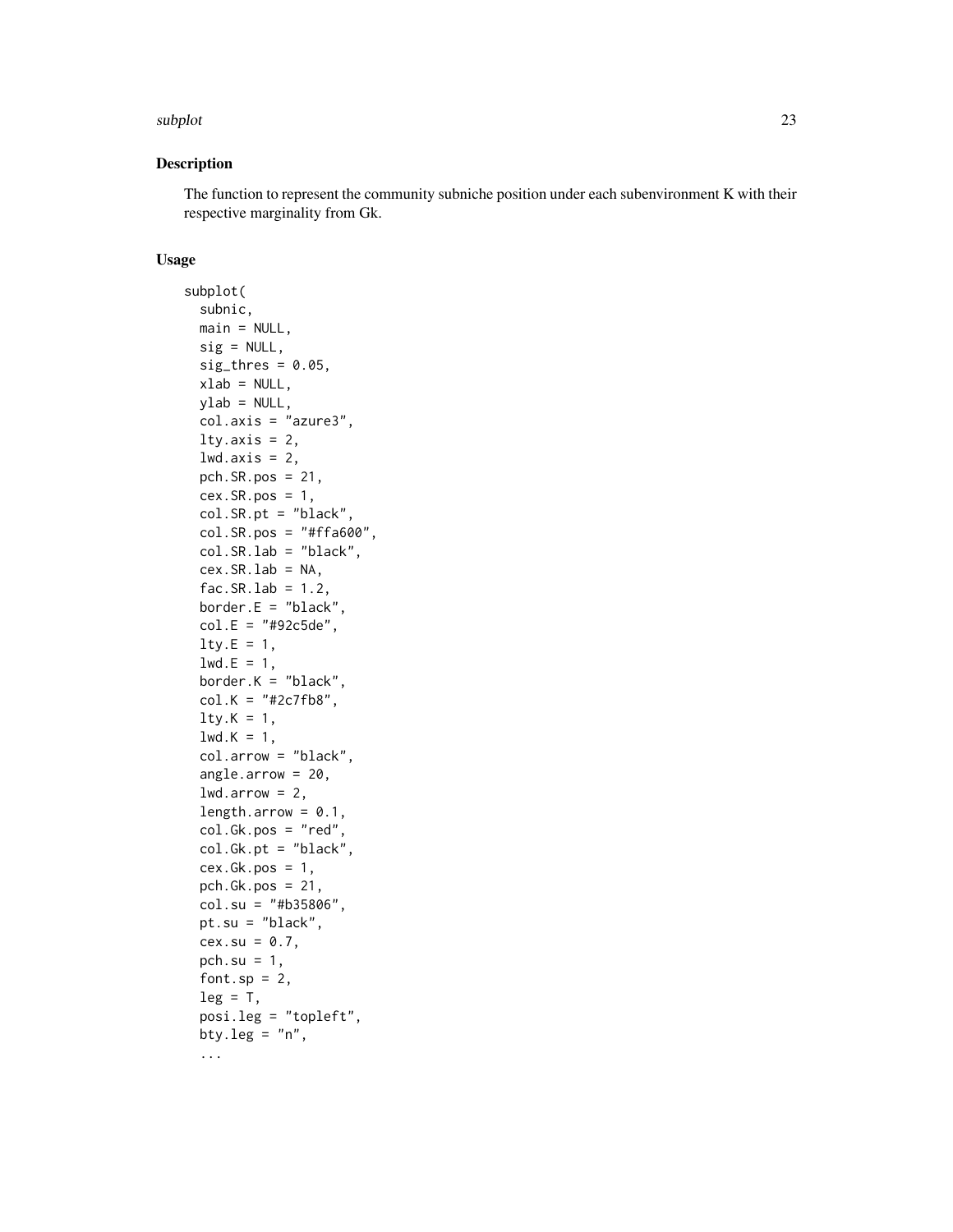24 subplot

# )

# Arguments

| subnic       | an object of class subniche.                                                                                      |
|--------------|-------------------------------------------------------------------------------------------------------------------|
| main         | a main title for the plot, see title for more details.                                                            |
| sig          | a factor defining the significance species, default NULL.                                                         |
| sig_thres    | value for minimum significance, default 0.05                                                                      |
| xlab         | a label for the x axis, defaults to a description of x, see title for more details.                               |
| ylab         | a label for the y axis, defaults to a description of y, see title for more details.                               |
| col.axis     | axis color, see par for more details.                                                                             |
| lty.axis     | axis line type, see par for more details.                                                                         |
| lwd.axis     | axis width, see par for more details.                                                                             |
| pch.SR.pos   | type of the point representing SR position, see points for more details.                                          |
| cex.SR.pos   | size of the point representing SR position, see points for more details.                                          |
| col.SR.pt    | point color contour if pch=21:25.                                                                                 |
| col.SR.pos   | color of the point representing SR position, see points for more details.                                         |
| col.SR.lab   | color of the species labels, see see text for more details.                                                       |
| cex.SR.lab   | size of the species labels defautls NA for no labels, see see text for more details.                              |
| fac.SR.lab   | factor for moving the SR labels from its original coordinates for clarity, by de-<br>faults they are multiply 1.2 |
| border.E     | color border of E polygon, see polygon for more details.                                                          |
| col.E        | inside color of E polygon, see polygon for more details.                                                          |
| lty.E        | line type for the E border, see polygon for more details.                                                         |
| lwd.E        | line width for the E border, see polygon for more details.                                                        |
| border.K     | color border of K polygon, see polygon for more details.                                                          |
| col.K        | inside color of K polygon, see polygon for more details.                                                          |
| lty.K        | line type for the K border, see polygon for more details.                                                         |
| lwd.K        | line width for the K border, see polygon for more details.                                                        |
| col.arrow    | arrow color, see arrows for more details.                                                                         |
| angle.arrow  | arrow angle head, see arrows for more details.                                                                    |
| lwd.arrow    | arrow width, see arrows for more details.                                                                         |
| length.arrow | arrow head length, see arrows for more details.                                                                   |
| col.Gk.pos   | color of the point representing Gk, see points for more details.                                                  |
| col.Gk.pt    | point color contour if pch=21:25.                                                                                 |
| cex.Gk.pos   | size of the point representing Gk, see points for more details.                                                   |
| pch.Gk.pos   | type of the point representing Gk, see points for more details.                                                   |
| col.su       | color of the points representing the sampling units (SU), see points for more<br>details.                         |

<span id="page-23-0"></span>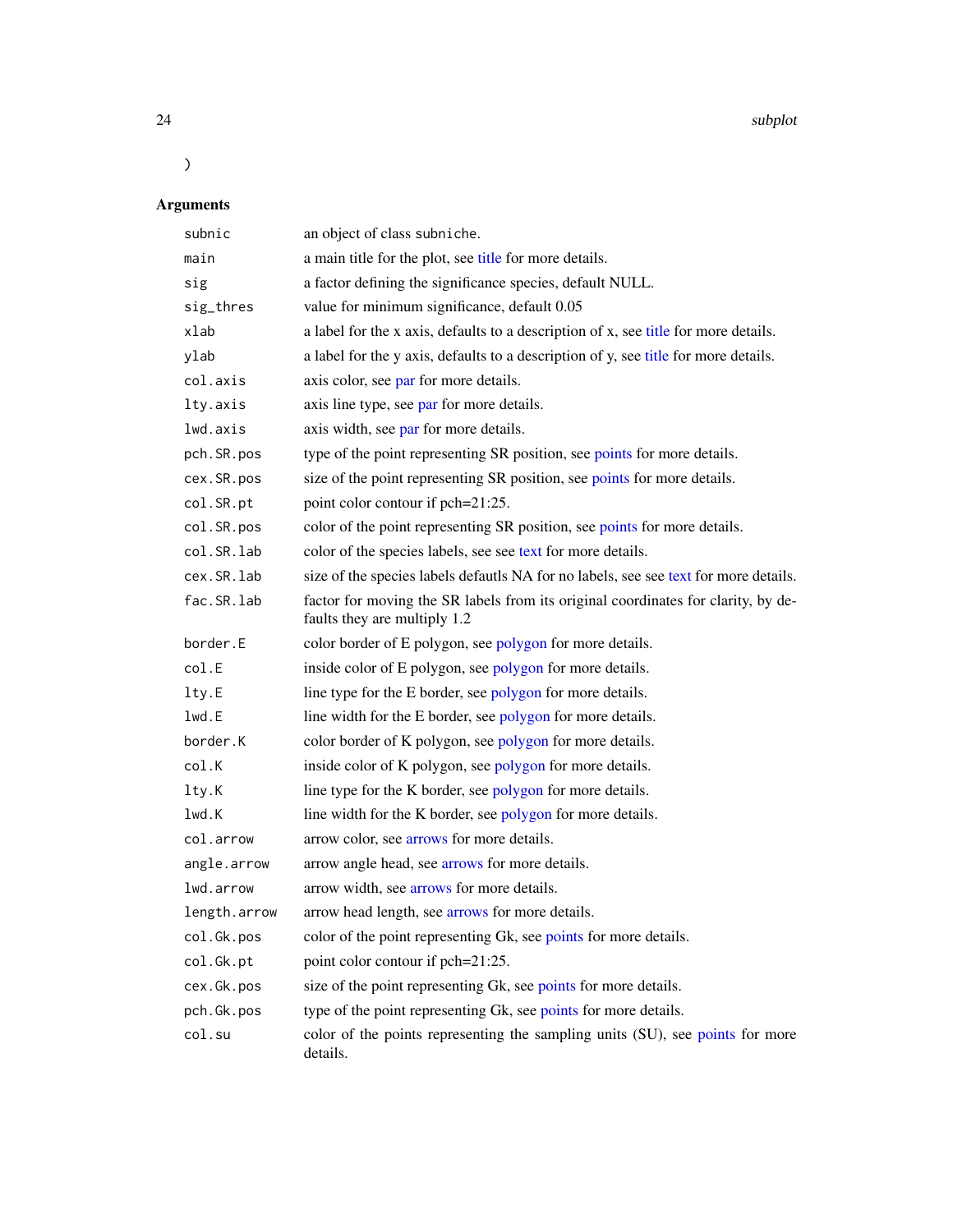#### <span id="page-24-0"></span>subplot\_K 25

| pt.su    | point color contour if pch=21:25.                                                                                                |
|----------|----------------------------------------------------------------------------------------------------------------------------------|
| cex.su   | size of the points representing the sampling units (SU), see points for more de-<br>tails.                                       |
| pch.su   | type of the points representing the sampling units (SU), see points for more<br>details.                                         |
| font.sp  | font of the species labels, see see text for more details.                                                                       |
| leg      | a logical option for legend to be plotted or not, default leg=T.                                                                 |
| posi.leg | legend location in the graph, see legend for more details.                                                                       |
| bty.leg  | the type of box to be drawn around the legends. The allowed values are "o" (the<br>default) and "n". See legend for more details |
| $\cdot$  | further arguments passed to or from other methods.                                                                               |

#### Examples

```
library(subniche)
data(doubs)
dudi1 \leq dudi.pca(doubs$env, scale = TRUE, scan = FALSE, nf = 3)
nic1 <- niche(dudi1, doubs$fish, scann = FALSE)
# number of sites
N <- dim(nic1$ls)[1]
#Create a factor which defines the subsets
fact <- factor(c(rep(1,N/2),rep(2,N/2)))
# nic1 will be use as reference and fact will be use to define the subniches environment
subnic1 <- subniche(nic1, fact)
#Two graphs are drawn one after the other
siggk <- rtestsubor(subnic1,10)
sig = c(siggk$`1`$witomigktest$subni.pvalue[-28],siggk$`2`$witomigktest$subni.pvalue[-28])
subplot(subnic1, sig = sig, sig_thres= 0.1)
```
subplot\_K *Plot sub-environmental space K in E*

#### Description

The function to represent the sub-environment K in E.

```
subplot_K(
  subnic,
 main = NULL,xlab = NULL,
 ylab = NULL,
  col.axis = "azure3",
  lty.axis = 2,
```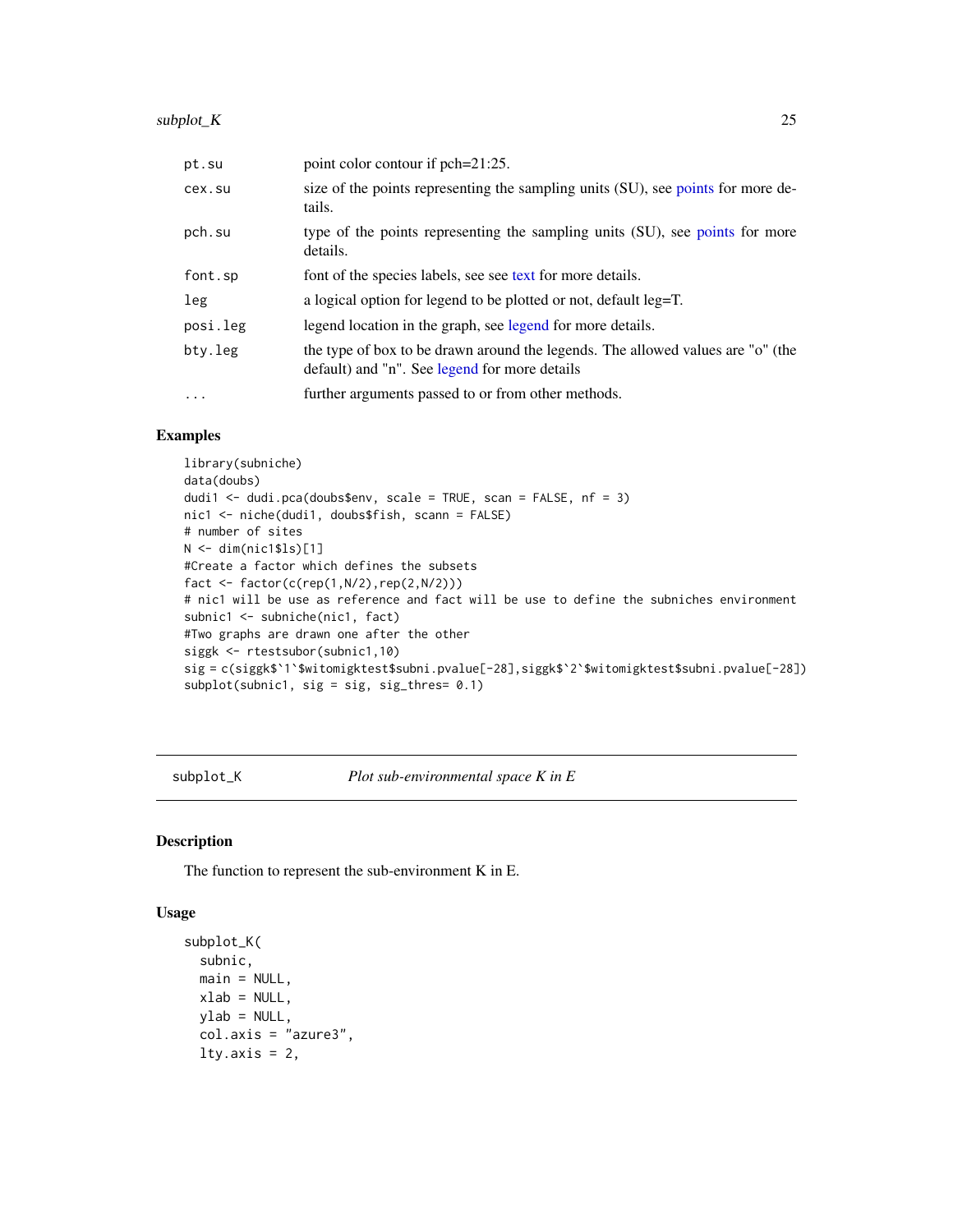<span id="page-25-0"></span>26 subplot\_K

```
lwd.axis = 2,border.E = "black",
col.E = "#92c5de",lty.E = 1,1wd.E = 1,
border.K = "black",
col.K = "#2c7fb8",lty.K = 1,1wd.K = 1,
col.Gk.pos = "red",
col.Gk.pt = "black",
cex.Gk.pos = 1,
pch.Gk.pos = 21,
col.Gk.lab = "black",
cex.Gk.lab = 0.8,fac.Gk.lab = 1.5,
col.su = "#b35806",
pt.su = "black",
cex.su = 0.7,
pch.su = 1,
leg = T,posi.leg = "topleft",
bty.leg = "n",...
```
### Arguments

 $\mathcal{L}$ 

| subnic      | an object of class subniche.                                     |
|-------------|------------------------------------------------------------------|
| main        | a main title for the plot, see title for more details.           |
| xlab        | label for x-axis, see title for more details.                    |
| ylab        | label for y-axis, see title for more details.                    |
| col.axis    | axis color, see par for more details.                            |
| lty.axis    | axis line type, see par for more details.                        |
| lwd.axis    | axis width, see par for more details.                            |
| border.E    | color border of E polygon, see polygon for more details.         |
| col.E       | inside color of E polygon, see polygon for more details.         |
| $l$ ty. $E$ | line type for the E border, see polygon for more details.        |
| lwd.E       | line width for the E border, see polygon for more details.       |
| border.K    | color border of K polygon, see polygon for more details.         |
| col.K       | inside color of K polygon, see polygon for more details.         |
| lty.K       | line type for the K border, see polygon for more details.        |
| lwd.K       | line width for the K border, see polygon for more details.       |
| col.Gk.pos  | color of the point representing Gk, see points for more details. |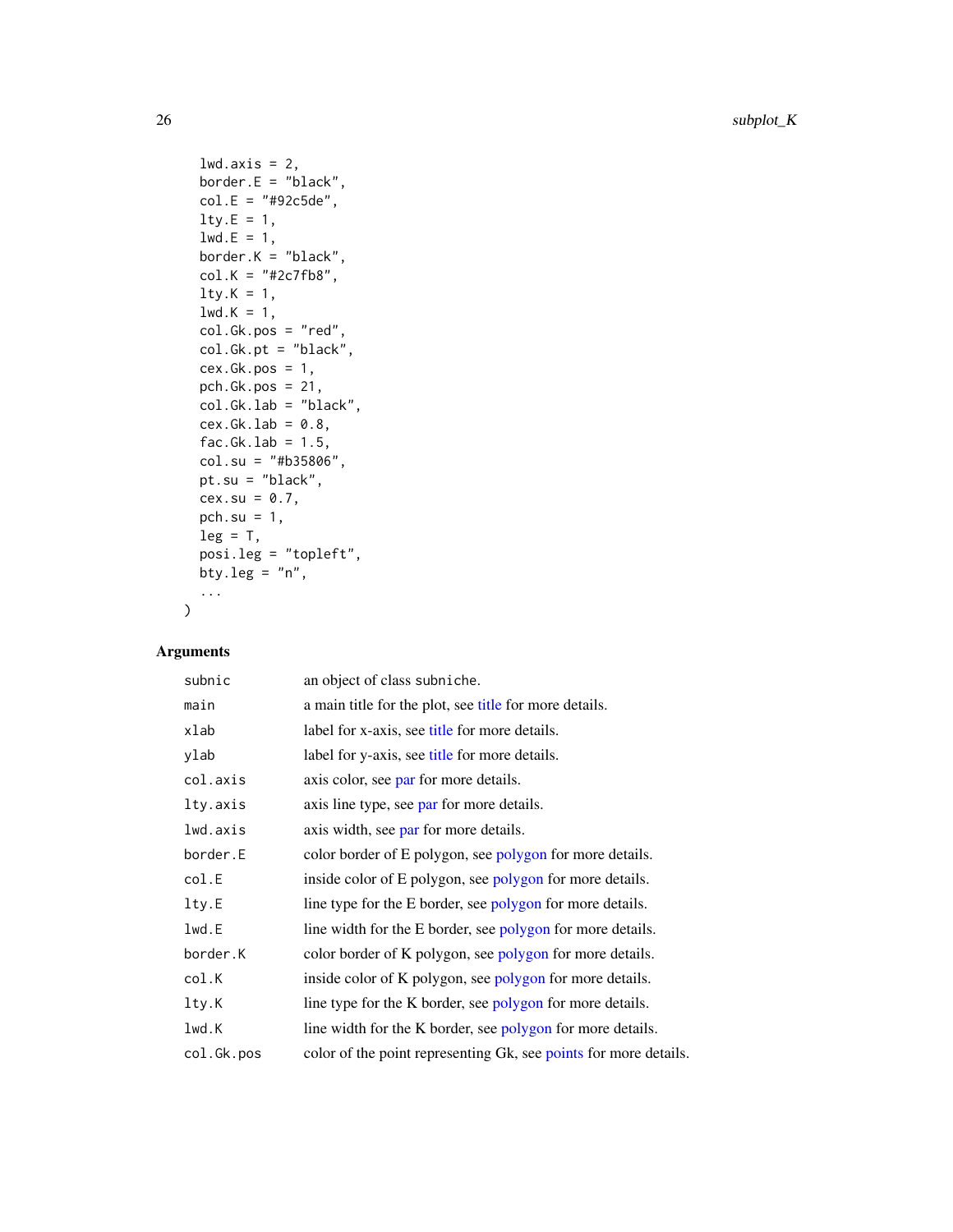#### <span id="page-26-0"></span>subplot\_sp 27

| col.Gk.pt  | point color contour if pch=21:25.                                                                                                |
|------------|----------------------------------------------------------------------------------------------------------------------------------|
| cex.Gk.pos | size of the point representing Gk, see points for more details.                                                                  |
| pch.Gk.pos | type of the point representing Gk, see points for more details.                                                                  |
| col.Gk.lab | color of the Gk labels, see see text for more details.                                                                           |
| cex.Gk.lab | size of the Gk labels defaults NA for no labels, see see text for more details.                                                  |
| fac.Gk.lab | factor for moving the Gk labels from its original coordinates for clarity, by de-<br>faults they are multiply 1.2                |
| col.su     | color of the points representing the sampling units (SU), see points for more<br>details.                                        |
| pt.su      | point color contour if pch=21:25.                                                                                                |
| cex.su     | size of the points representing the sampling units (SU), see points for more de-<br>tails.                                       |
| pch.su     | type of the points representing the sampling units (SU), see points for more<br>details.                                         |
| leg        | a logical option for legend to be plotted or not, default leg=T.                                                                 |
| posi.leg   | legend location in the graph, see legend for more details.                                                                       |
| bty.leg    | the type of box to be drawn around the legends. The allowed values are "o" (the<br>default) and "n". See legend for more details |
| $\cdots$   | further arguments passed to or from other methods.                                                                               |

#### Examples

```
library(subniche)
data(doubs)
dudi1 <- dudi.pca(doubs$env, scale = TRUE, scan = FALSE, nf = 3)
nic1 <- niche(dudi1, doubs$fish, scann = FALSE)
# number of sites
N <- dim(nic1$ls)[1]
#Create a factor which defines the subsets
fact \leq factor(c(rep(1,N/2),rep(2,N/2)))
# nic1 will be use as reference and fact will be use to define the subniches environment
subnic1 <- subniche(nic1, fact)
#Plot K in E
subplot_K(subnic1)
```
subplot\_sp *Plot a species subniche under each sub-environmental space K*

#### Description

The function to represent the species subniche under each subenvironment K with their respective marginality from G\_K.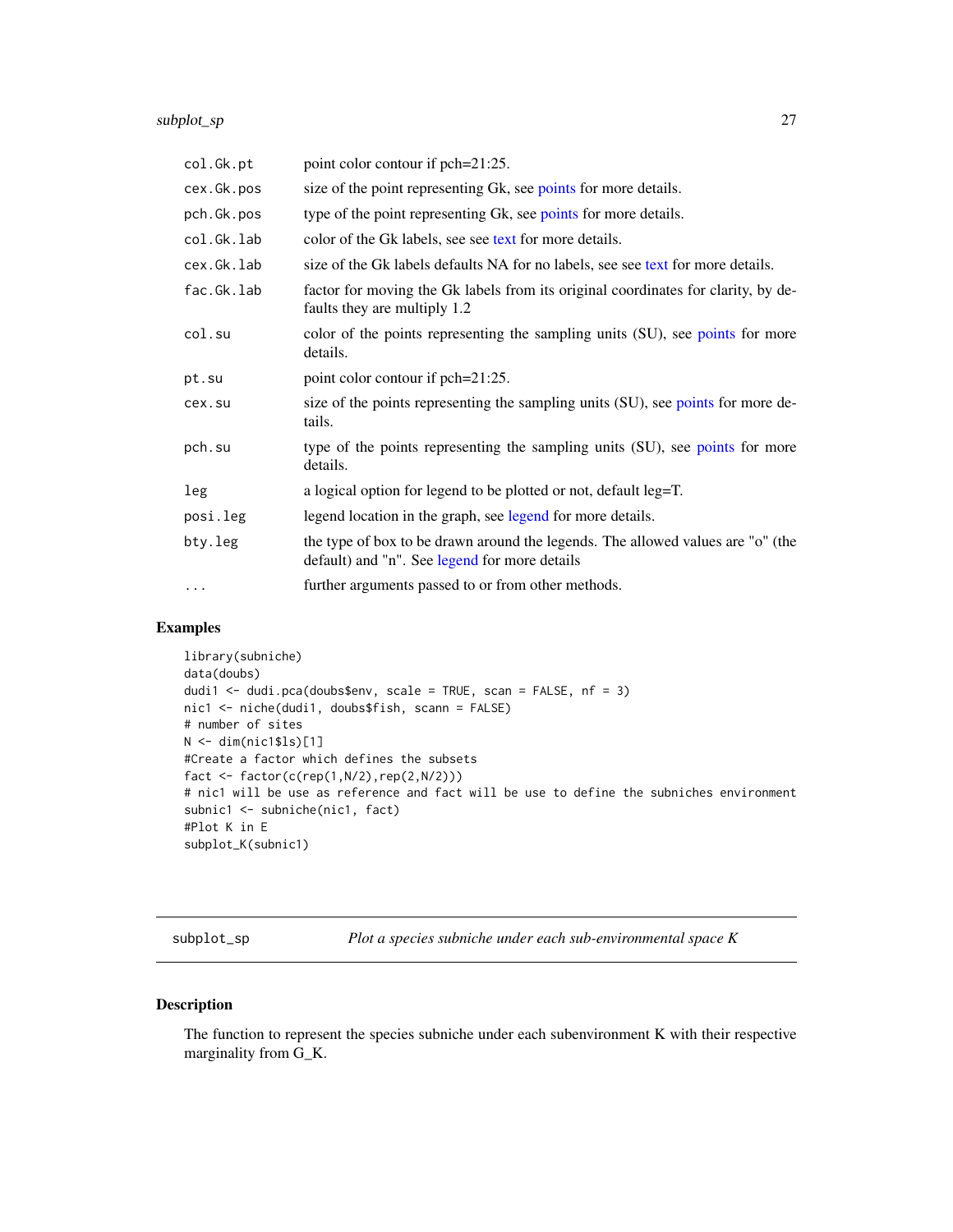28 subplot\_sp

```
subplot_sp(
  subnic,
  sp,
  main = NULL,col.axis = "azure3",
  lty.axis = 2,
  lwd.axis = 2,
  xlab = NULL,
  ylab = NULL,
  border.E = "black",col.E = "#92c5de",lty.E = 1,1wd.E = 1,
  border.K = "black",lwd.K = 1,
  col.K = "#2c7fb8",lty.K = 1,col.Gk.pos = "red",
  col.Gk.pt = "black",
  cex.Gk.pos = 1,
  pch.Gk.pos = 21,
  border.SP = "#bc5090",
  col.SB = "#ffff99",lty.SP = 1,
  lwd.SP = 2,
  border.NR = "#fdb462",
  col.NR = NA,
  lty.NR = 1,lwd.NR = 2,
  border.SR = "#a1d99b",col.SR = "#a1d99b",lty.SR = 1,
  lwd.SR = 1,
  pch.SR.pos = 19,
  cex.SR.pos = 1,
  col.SR.pt = "black",
  col.SR.pos = "black",
  cex.SR.lab = 0.7,
  col.SR.lab = "black",
  fac.SR.Lab = 1.2,font.sp = 2,
  col.arrow = "black",
  angle.arrow = 20,
  lwd.arrayow = 2,
  length.arrow = 0.1,
  leg = T,posi.leg = "topleft",
```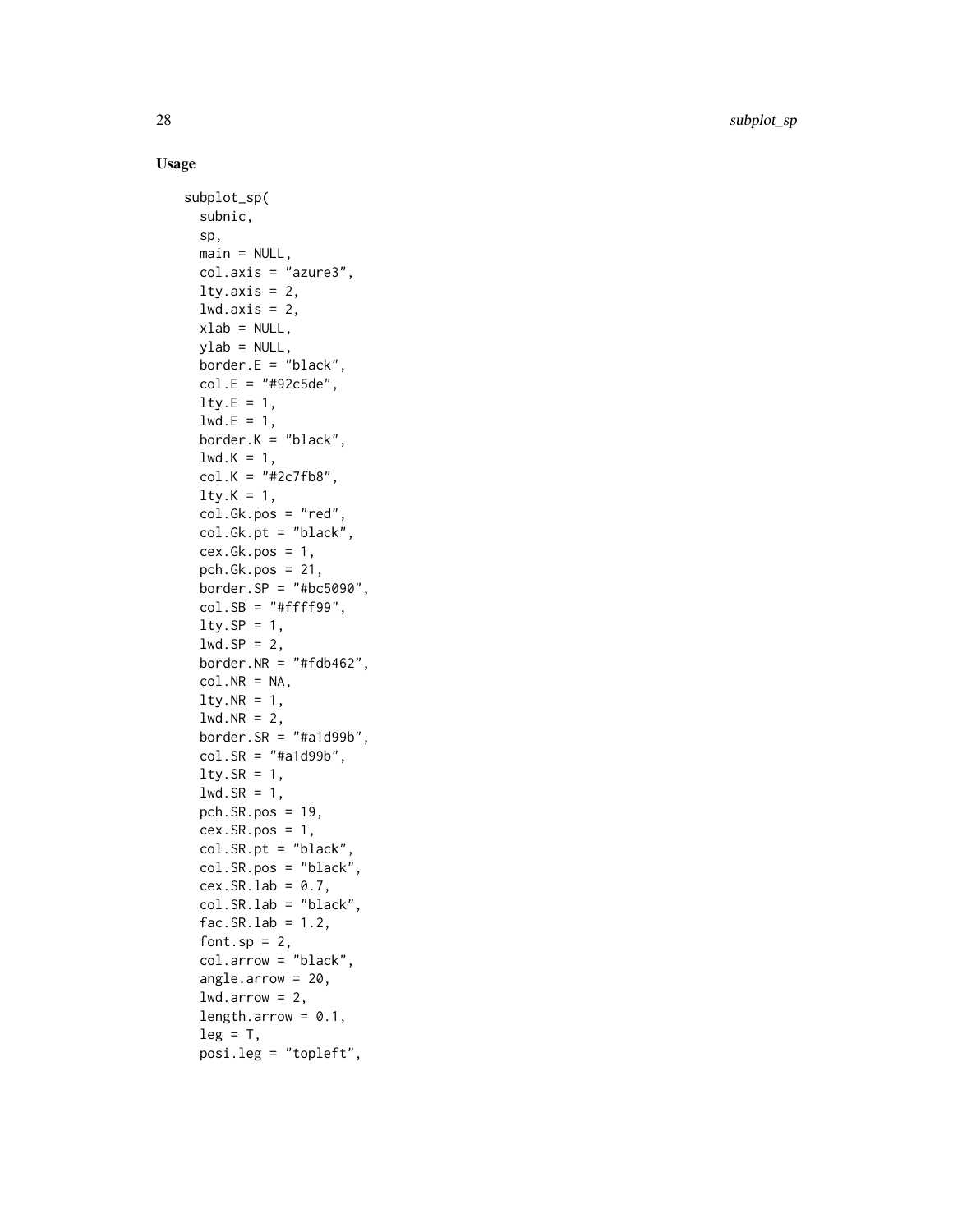# <span id="page-28-0"></span>subplot\_sp 29

```
bty.leg = "n",...
```
# Arguments

)

| subnic     | an object of class subniche.                                              |
|------------|---------------------------------------------------------------------------|
| sp         | a character string of the species name.                                   |
| main       | a main title for the plot, see title for more details.                    |
| col.axis   | axis color, see par for more details.                                     |
| lty.axis   | axis line type, see par for more details.                                 |
| lwd.axis   | axis width, see par for more details.                                     |
| xlab       | label for x-axis, see title for more details.                             |
| ylab       | label for y-axis, see title for more details.                             |
| border.E   | color border of E polygon, see polygon for more details.                  |
| col.E      | inside color of E polygon, see polygon for more details.                  |
| lty.E      | line type for the E border, see polygon for more details.                 |
| lwd.E      | line width for the E border, see polygon for more details.                |
| border.K   | color border of K polygon, see polygon for more details.                  |
| lwd.K      | line width for the K border, see polygon for more details.                |
| col.K      | inside color of K polygon, see polygon for more details.                  |
| lty.K      | line type for the K border, see polygon for more details.                 |
| col.Gk.pos | color of the point representing G_k, see points for more details.         |
| col.Gk.pt  | point color contour if pch=21:25.                                         |
| cex.Gk.pos | size of the point representing G_k, see points for more details.          |
| pch.Gk.pos | type of the point representing G_k, see points for more details.          |
| border.SP  | color border of species subniche polygon, see polygon for more details.   |
| col.SB     | color of the SB area.                                                     |
| lty.SP     | line type for the SP border, see polygon for more details.                |
| lwd.SP     | line width for the SP border, see polygon for more details.               |
| border.NR  | color border of NR polygon, see polygon for more details.                 |
| col.NR     | inside color of NR polygon, see polygon for more details.                 |
| lty.NR     | line type for the NR border, see polygon for more details.                |
| lwd.NR     | line width for the NR border, see polygon for more details.               |
| border.SR  | color border of SR polygon, see polygon for more details.                 |
| col.SR     | inside color of SR polygon, see polygon for more details.                 |
| lty.SR     | line type for the SR border, see polygon for more details.                |
| lwd.SR     | line width for the SR border, see polygon for more details.               |
| pch.SR.pos | type of points representing the SR position, see points for more details. |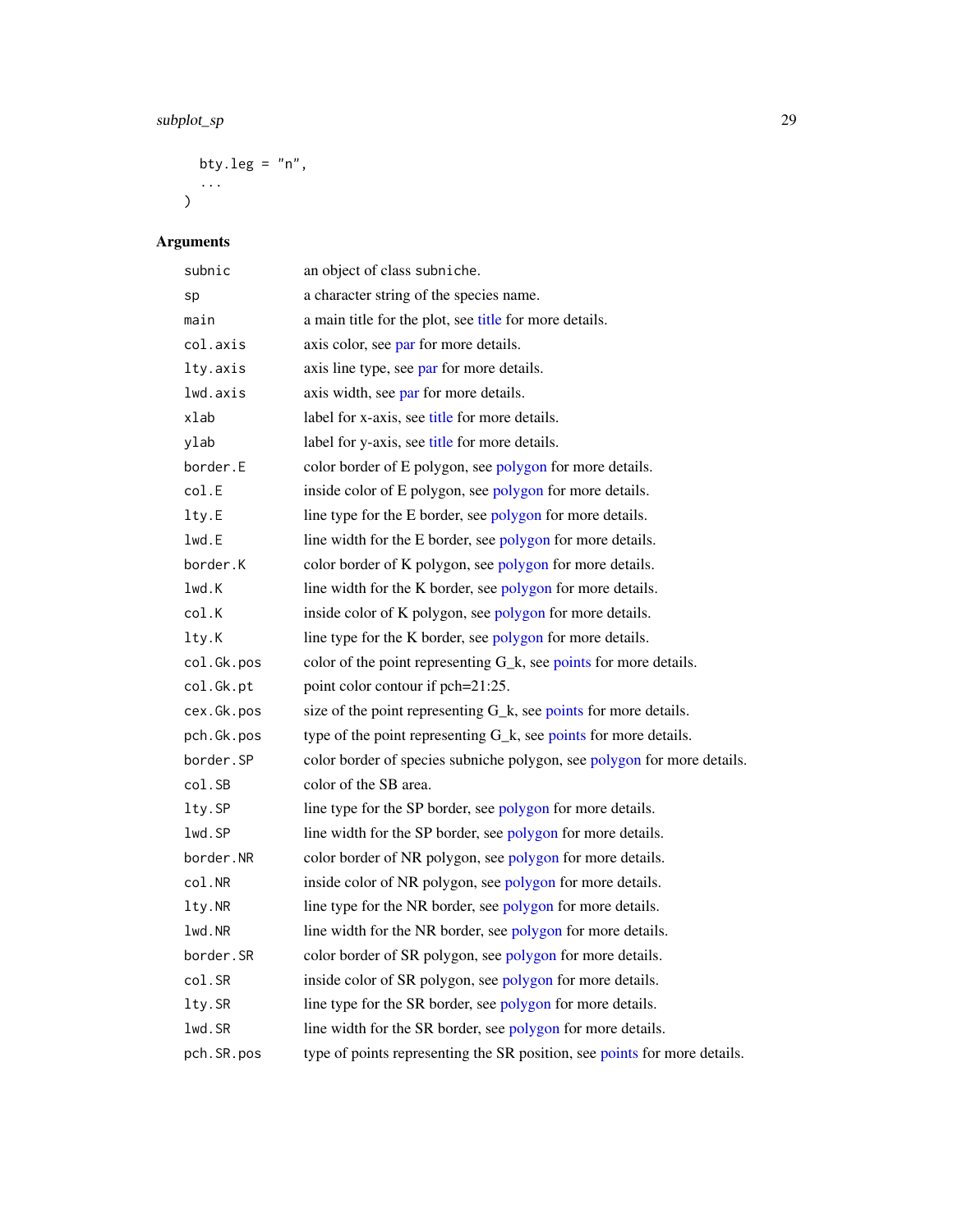<span id="page-29-0"></span>

| cex.SR.pos   | size of points representing the SR position, see points for more details.                                                                                                                    |
|--------------|----------------------------------------------------------------------------------------------------------------------------------------------------------------------------------------------|
| col.SR.pt    | point color contour if pch=21:25.                                                                                                                                                            |
| col.SR.pos   | color of points representing the SR position, see points for more details.                                                                                                                   |
| cex.SR.lab   | size of the species label representing the SR position, see text for more details.                                                                                                           |
| col.SR.lab   | color of the species label representing the SR position, see text for more details.                                                                                                          |
| fac.SR.lab   | factor for moving the SR labels from its original coordinates for clarity, by de-<br>faults they are multiply 1.2                                                                            |
| font.sp      | An integer which specifies which font to use for species label. 1 corresponds to<br>plain text (the default), 2 to bold face, 3 to italic and 4 to bold italic, see par for<br>more details. |
| col.arrow    | arrow color, see arrows for more details.                                                                                                                                                    |
| angle.arrow  | arrow angle head, see arrows for more details.                                                                                                                                               |
| lwd.arrow    | arrow width, see arrows for more details.                                                                                                                                                    |
| length.arrow | arrow head length, see arrows for more details.                                                                                                                                              |
| leg          | a logical option for legend to be plotted or not, default leg=T.                                                                                                                             |
| posi.leg     | legend location in the graph, see legend for more details.                                                                                                                                   |
| bty.leg      | the type of box to be drawn around the legends. The allowed values are "o" (the<br>default) and "n". See legend for more details                                                             |
| $\cdots$     | further arguments passed to or from other methods.                                                                                                                                           |

#### Examples

```
library(subniche)
data(doubs)
dudi1 <- dudi.pca(doubs$env, scale = TRUE, scan = FALSE, nf = 3)
nic1 <- niche(dudi1, doubs$fish, scann = FALSE)
# number of sites
N <- dim(nic1$ls)[1]
#Create a factor which defines the subsets
fact <- factor(c(rep(1,N/2),rep(2,N/2)))
# nic1 will be use as reference and fact will be use to define the subniches environment
subnic1 <- subniche(nic1, fact)
eig <- round(subnic1$eig/sum(subnic1$eig)*100,2)[1:2]
#Two graphs are drawn one after the other
subplot_sp(subnic1,"Neba")
```